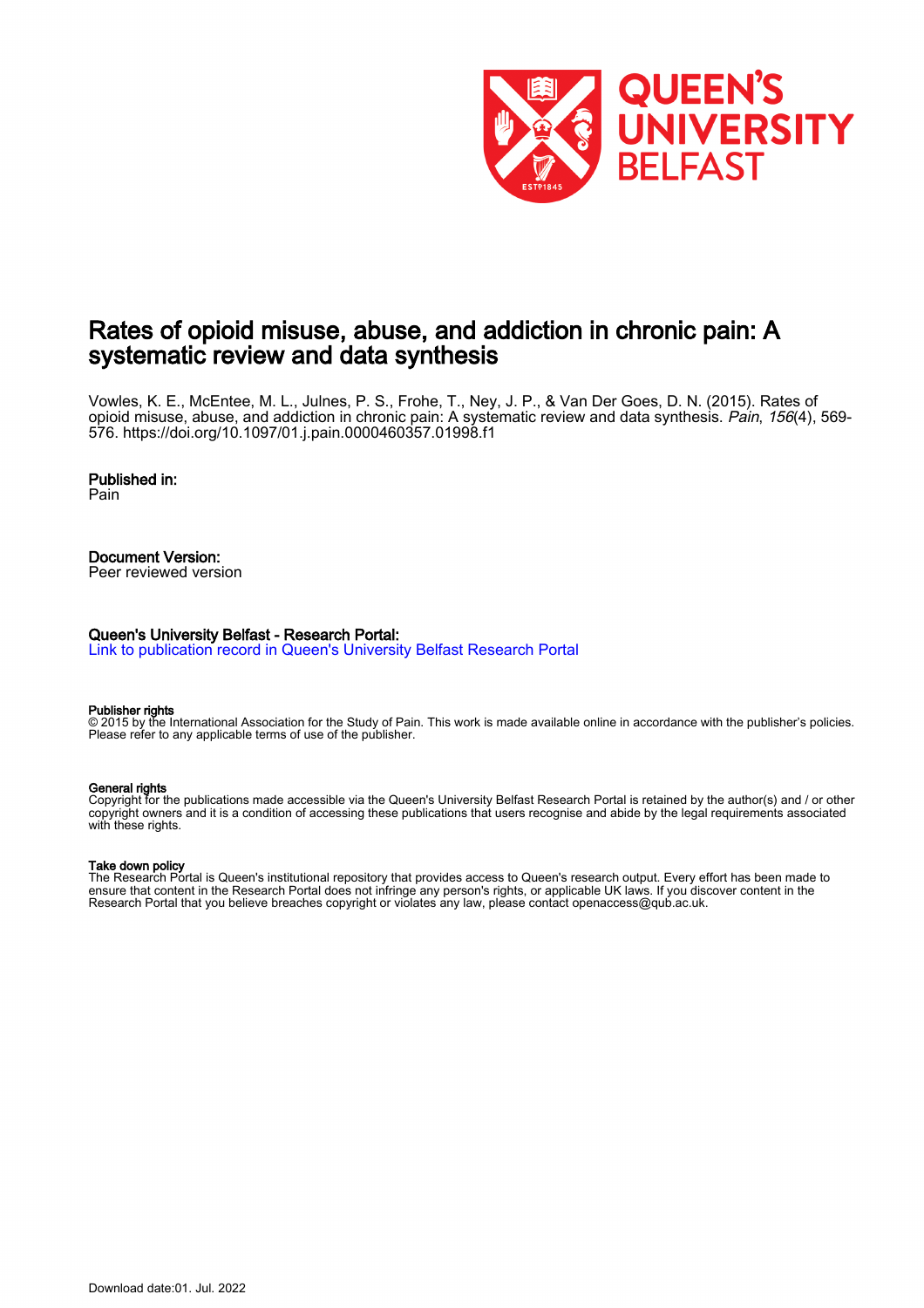RUNNING HEAD: OPIOID MISUSE, ABUSE, AND ADDICTION

*Please cite as: Vowles, K. E., McEntee, M. L., Siyahhan Julnes, P., Frohe, T., Ney, J. P., & van der Goes, D. (in press). Rates of opioid misuse, abuse, and addiction in chronic pain: A systematic review and data synthesis. Pain. (accepted for publication 29 December 2014).* 

Rates of Opioid Misuse, Abuse, and Addiction in Chronic Pain:

A Systematic Review and Data Synthesis

Kevin E. Vowles<sup>1</sup>, Mindy L. McEntee<sup>1</sup>, Peter Siyahhan Julnes<sup>1</sup>,

Tessa Frohe<sup>1</sup>, John P. Ney<sup>2</sup>, & David van der Goes<sup>3</sup>

1Department of Psychology, University of New Mexico

2Department of Neurology, University of Washington

3Department of Economics, University of New Mexico

29 December 2014

Correspondence to: Kevin E. Vowles, Ph.D., Department of Psychology, University of New Mexico, MSC03 2220, Logan Hall, 1 University of New Mexico, Albuquerque, NM 87131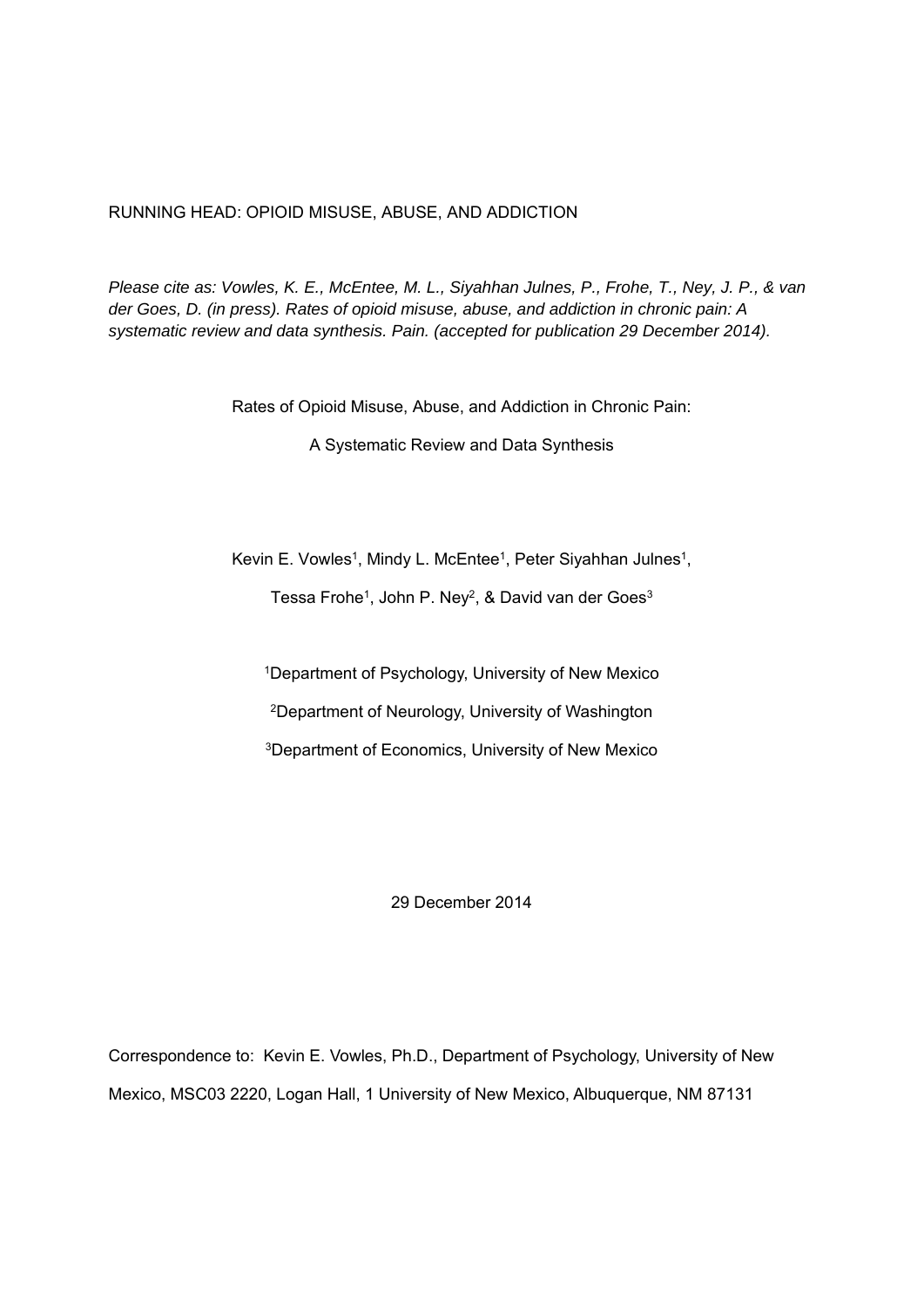#### **Abstract**

Opioid use in chronic pain treatment is complex, as patients may derive both benefit *and* harm. The identification of individuals currently using opioids in a problematic way is important given the substantial recent increases in prescription rates and consequent increases in morbidity and mortality. The present review provides updated and expanded information with regard to rates of problematic opioid use in chronic. Because previous reviews have indicated substantial variability in this literature, several steps were taken to enhance precision and utility. First, problematic use was coded using explicitly defined terms, referring to different patterns of use (i.e., misuse, abuse, and addiction). Second, average prevalence rates were calculated and weighted by sample size and study quality. Third, the influence of differences in study methodology was examined. In total, data from 38 studies were included. Rates of problematic use were quite broad, ranging from < 1% to 81% across studies. Across most calculations, rates of misuse averaged between 21% and 29% (range 95% CI's: 13% - 38%). Rates of addiction averaged between 8% and 12% (range 95% CI: 3% - 17%). Abuse was reported in only a single study. Only one difference emerged when study methods were examined, where rates of addiction were lower in studies that identified prevalence assessment as a primary, rather than secondary, objective. While significant variability remains in this literature, this review provides guidance with regard to possible average rates of opioid misuse and addiction and also highlights areas in need of further clarification.

Keywords: Opioids; Chronic Pain; Problematic Use; Abuse; Addiction; Misuse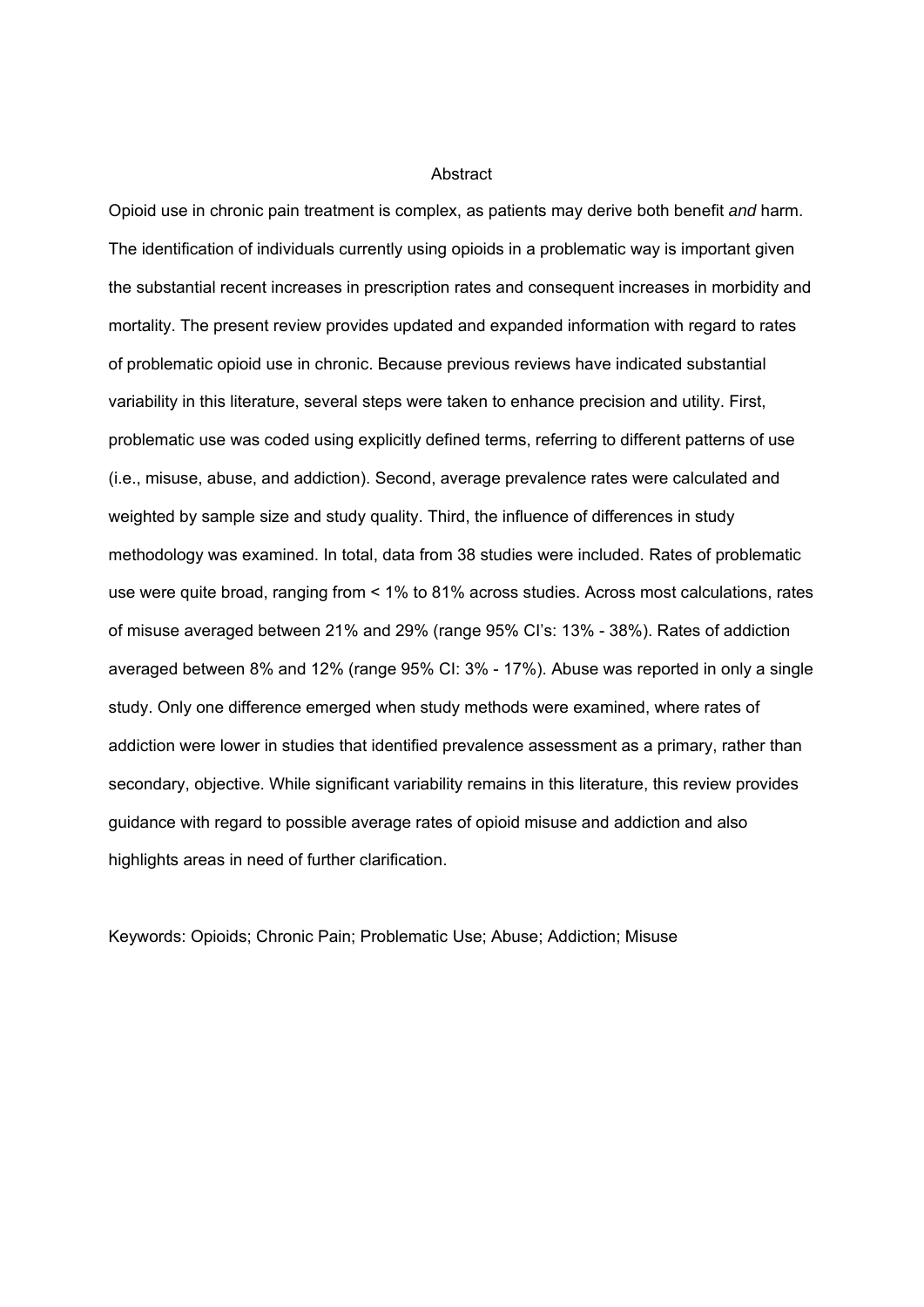#### 1. **Introduction**

In the treatment of chronic pain, there may be no area of greater controversy than that which surrounds the use of opioids. Changes in attitudes with respect to opioid use toward the end of the 20<sup>th</sup> century, and subsequent exponential increases in use, have been well documented [2,31,56,58]. More recently, the burgeoning public health issue with regard to opioid-related adverse events has perhaps been equally well documented, as the use of opioids in chronic pain brings with it marked potential for adverse events for the patient, including overdose, experience of physiological dependence and subsequent withdrawal, addiction, and negative impacts on functioning [2,6,38,56]. The attention paid to the so-called "opioid epidemic" (e.g., [19,32]) has highlighted the need to clearly differentiate and identify the types of problematic prescription opioid use (e.g., misuse, abuse, addiction) and discern their frequency in treated chronic pain patients.

 Attempts to calculate rates of problematic opioid use behavior have suffered from imprecise and poorly defined terminology. Two recent sets of expert consensus statements, one suggesting a framework for measuring abuse liability for use in trials of analgesics for those with chronic pain [53] and the other a set of definitions for opioid-related adverse events [44], identified eight loose and overlapping categories of problematic use, including misuse, abuse, addiction, aberrant use, dependence, nonmedical or nontherapeutic use, physical dependence, and psychological dependence (also see the review of Webster & Fine [60], who further define "pseudoaddiction"). The vagueness inherent in these definitions, areas of overlap amongst them, and their sometimes interchangeable use have made it difficult to determine exact rates and types of problematic opioid use. For example, the narrative review of Højsted and Sjøgren [24] detailed the findings of 25 studies involving chronic pain patients prescribed opioids, concluding that the prevalence of problematic opioid use behavior ranged from 0% to 50%. Although this span was representative of the literature at the time, it was of questionable value for delineating the scope, impact, and prevalence of the problem or in facilitating informed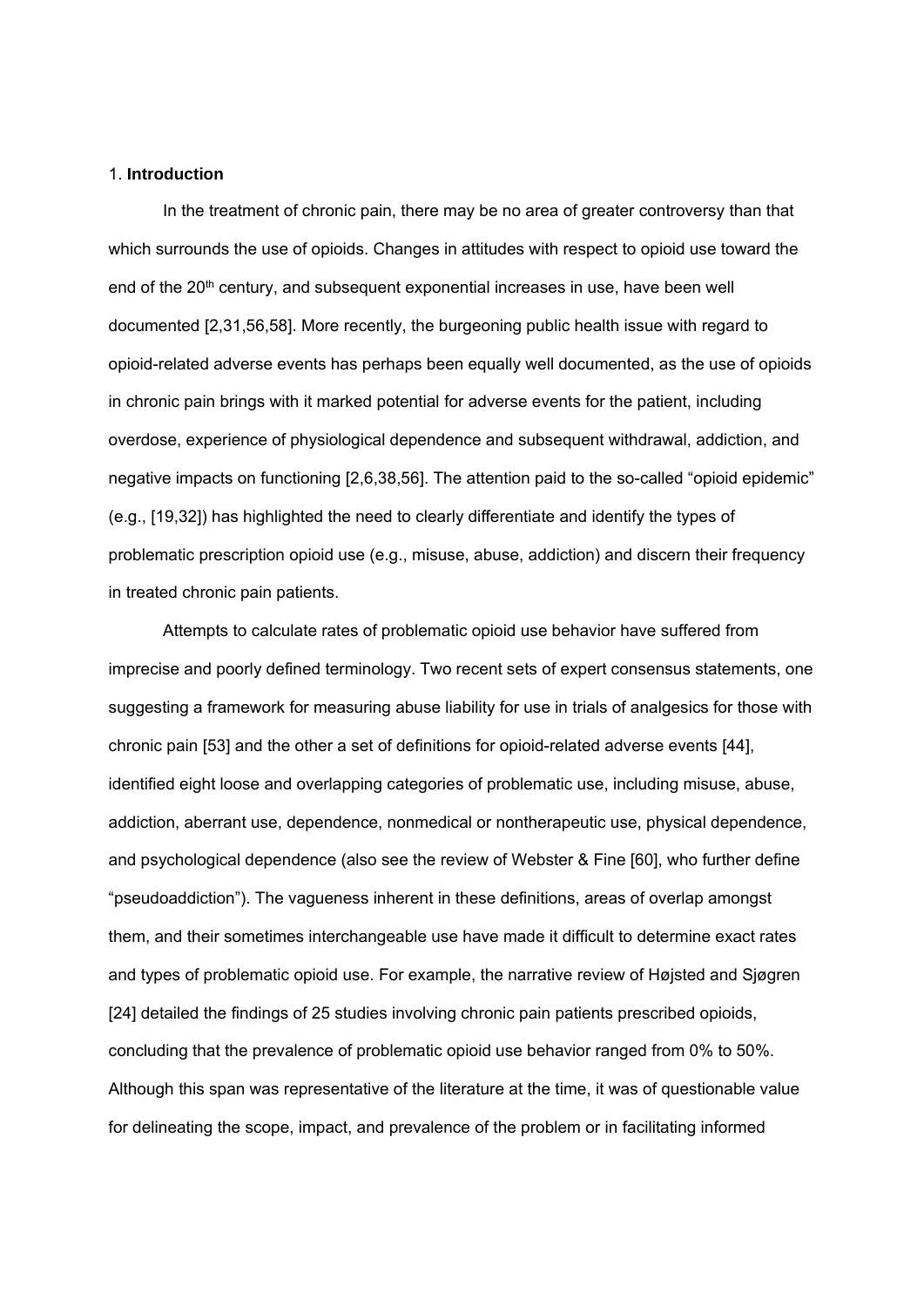clinical and policy decisions with regard to the allocation of screening and treatment resources. Martell and colleagues [38], in their review of opioid use for low back pain, reported a similar range of current problematic opioid use (3% to 43%).

 The purpose of the present study was to perform an updated review of problematic opioid use in chronic pain using explicitly defined terms [44,53] for rates of problematic use in the literature. We synthesized the data to clarify and calculate prevalence estimates to increase precision and utility. As a secondary set of analyses, we investigated whether variation in the rates of problematic opioid use were related to differences in study characteristics (i.e., primary study purpose, study design, method of assessment, clinical setting).

### **2. Methods**

### **2.1 Literature Search Strategy**

 We searched the clinical and scientific literature using Science Direct, Google Scholar, PubMed, and PsychINFO/PsycArticles databases for articles published between January 2000 and January 2013. We repeated the search in November 2013 to include articles published or accepted since January 2013. We used broad search terms to increase the probability of accurate identification of target articles (Table 1). We also reviewed reference lists to identify any articles that the initial search had missed.

### **2.2 Abstract Screening**

The abstracts of all studies identified in the literature search were read by two reviewers to assess eligibility for full text data extraction. To be eligible for data extraction, studies met the following criteria: (1) only adult participants (i.e., 18+ years of age), (2) sample composed of individuals with chronic non-cancer pain (persistent pain lasting longer than 3 months), (3) participants were using opioids orally (to exclude studies of opioids delivered transdermally or via injection/intrathecal pump), (4) the abstract listed one or more of the following terms in reference to opioid use: abuse, misuse, dependence, addiction, or aberrant/problematic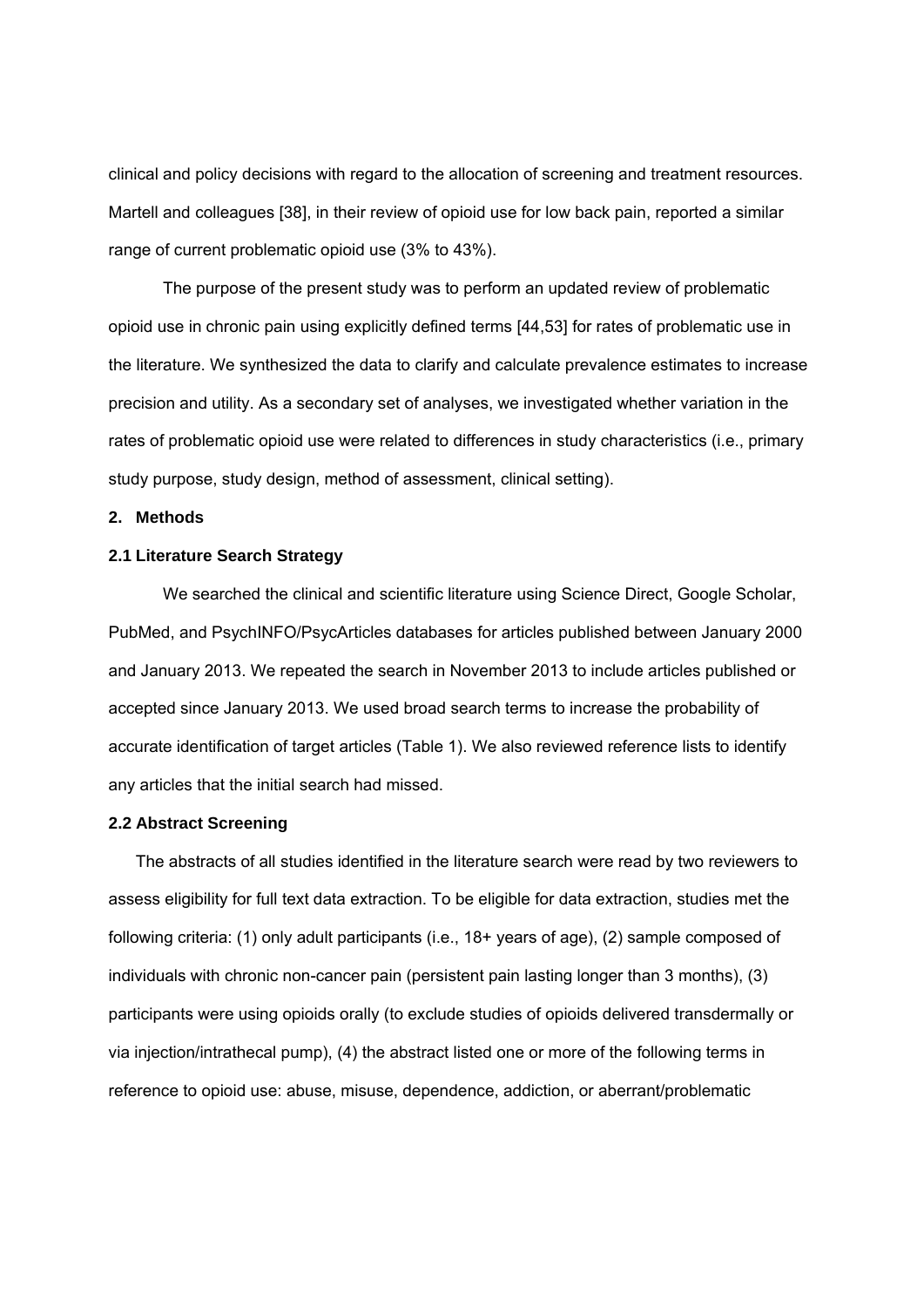behavior, and (6) quantitative information was provided (as opposed to a commentary or qualitative review) with regard to rates of problematic opioid use.

## **2.3 Full Text Data Extraction**

 Each study fitting inclusion criteria was read in full by two members of the study team to extract and record data on a standardized data extraction form. The extracted information included participant demographics and pain details (i.e., sample size, gender, age, pain duration, ethnicity, pain location), primary objective (e.g., assessment of prevalence, medication safety/efficacy) study design (i.e., cross-sectional/prospective/ retrospective, study setting details, country of data collection), and method used to identify problematic opioid use [i.e., structured/unstructured clinical interview, urine drug screen (UDS), chart review, clinical judgment, questionnaire].

#### **2.3.1 Coding of Current Opioid Misuse, Abuse, and Addiction**

The problematic use of opioids was categorized according to recent consensus statements published by the *Initiative on Methods, Measurement, and Pain Assessment in Clinical Trials* (IMMPACT) [44] and *Analgesic, Anesthetic, and Addiction Clinical Trials, Translations, Innovations, Opportunities, and Networks* (ACTTION) [53] panels, an overlapping group of experts with representation from private, public, and governmental domains. Based on these consensus statements, and the associated commentaries of Butler [9] and Sullivan [54], the following definitions were used to categorize problematic use as either misuse, abuse, or addiction.

- *Misuse:* Opioid use contrary to the directed or prescribed pattern of use, regardless of the presence or absence of harm or adverse effects.
- *Abuse:* Intentional use of the opioid for a non-medical purpose, such as euphoria or altering one's state of consciousness.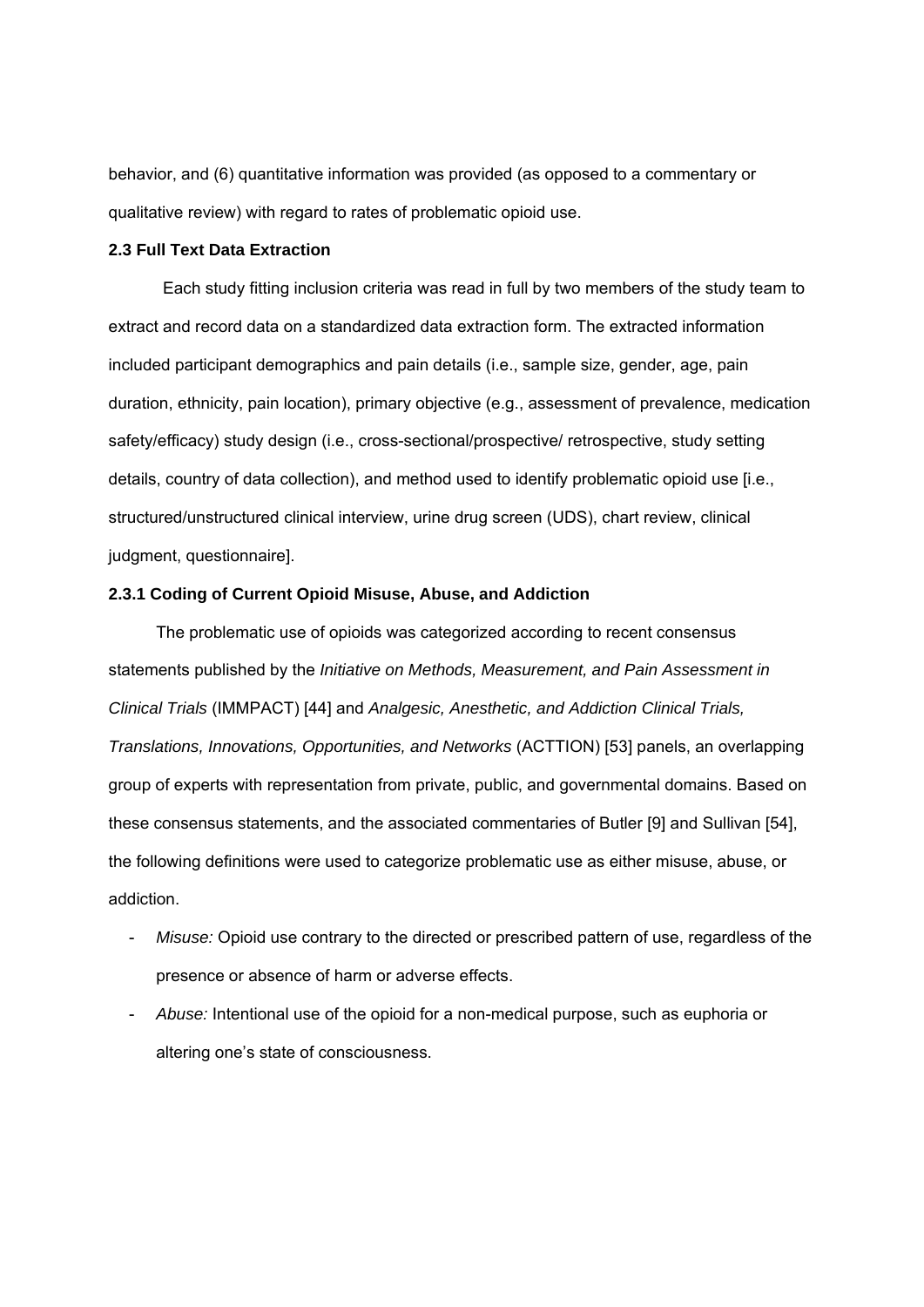- *Addiction:* Pattern of continued use with experience of, or demonstrated potential for, harm (e.g., "impaired control over drug use, compulsive use, continued use despite harm, and craving" [9], p. 2243).

Only these three terms were coded. Additional categorization of terms was not deemed appropriate, because the terms defined in the consensus statements were either not relevant to the purposes of the present review (e.g., diversion, intoxication, suicide-related use) or were not specific enough in their delineation of problematic use patterns (e.g., aberrant opioid-related behaviors, non-medical opioid use).

The following guidelines were used to code type of problematic use. First, the percentage of study participants meeting criteria for each type of problematic use was extracted and recorded, where possible, to the tenths decimal place. A single percentage was recorded from studies that met criteria for only a single type of problematic use, while studies that reported separately on more than one type of problematic use provided more than one estimate (e.g., one percentage for participants meeting criteria for misuse and one for participants meeting criteria for addiction). Second, when studies reported a range of values with regard to the percentage of patients meeting criteria for one type of problematic use, a minimum and maximum value was recorded. Third, only current problematic opioid use was recorded; data were not used if a study reported only on historical or lifetime problematic opioid use. When insufficient or ambiguous information was provided in the published articles or available supplemental data, we contacted study authors for additional details.

When possible, rates of opioid misuse, abuse, and addiction were recorded directly from study text (e.g., [5,36]). When no specific rate was reported, a calculation was performed based on the number of patients meeting criteria for misuse, abuse, or addiction divided by the sample size (e.g., [57,65]). When multiple forms of behavior indicating the same type of problematic use were collapsed and reported in the study as a single value, the single value was recorded (e.g., [17], where a percentage of 3.2% was presented as a combined value for various forms of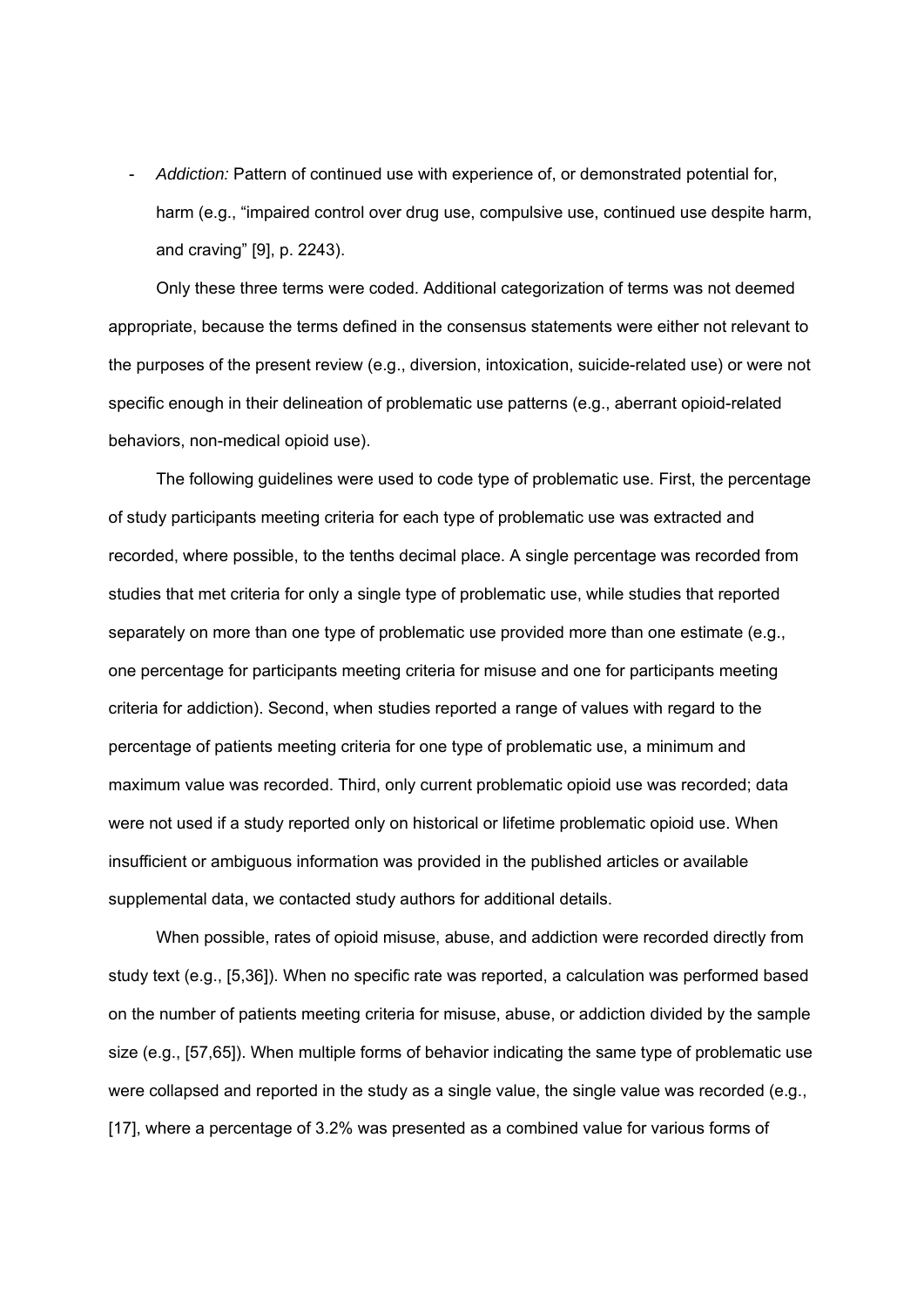opioid misuse). Finally, when the original study included a psychometric evaluation of a questionnaire and used non-questionnaire data to evaluate issues of sensitivity and specificity (e.g., in the identification of questionnaire cut-scores), then rates of problematic use from the non-questionnaire data were recorded (e.g., [21]).

Each included study had at least one codeable percentage (with an upper limit of six if minimum and maximum values for misuse, abuse, and addiction were all reported). The categorization of problematic opioid use was performed independently by two reviewers (KEV & MLM) and, in the case of disagreement with regard to categorization, a consensus was reached following discussion.

# **2.3.2 Rating of Study Quality**

The quality of each study was rated using eight of the nine criteria employed by Chou and colleagues ([13]; p. 146.e3) in their review of measures to predict and identify problematic drug-related behaviors. The first of Chou et al.'s criteria, which determines if the study evaluated test performance in a population other than the one used to derive the instrument (i.e., derivation vs validation study), was coded but eventually discarded as it was deemed less useful in discriminating between high and low quality.

The remaining eight criteria evaluate study sampling issues (e.g., consecutive sample or random subset; proportion of missing data), adequate description of study methods (e.g., sample and patterns of opioid prescription, criteria to identify problematic behavior), and potential influence of raters on the identification of problematic behavior (e.g., rater blinding with regard to the identification of problematic use). Consistent with Chou and colleagues, studies that met the majority of the criteria (five or more) were regarded as higher quality.

### **2.4 Analytic Plan**

Extracted data were entered into SPSS (version 21; IBM Corporation). The primary variables of interest were average rates of misuse, abuse, and addiction across studies. Because a small number of studies reported these rates as a range of values, two sets of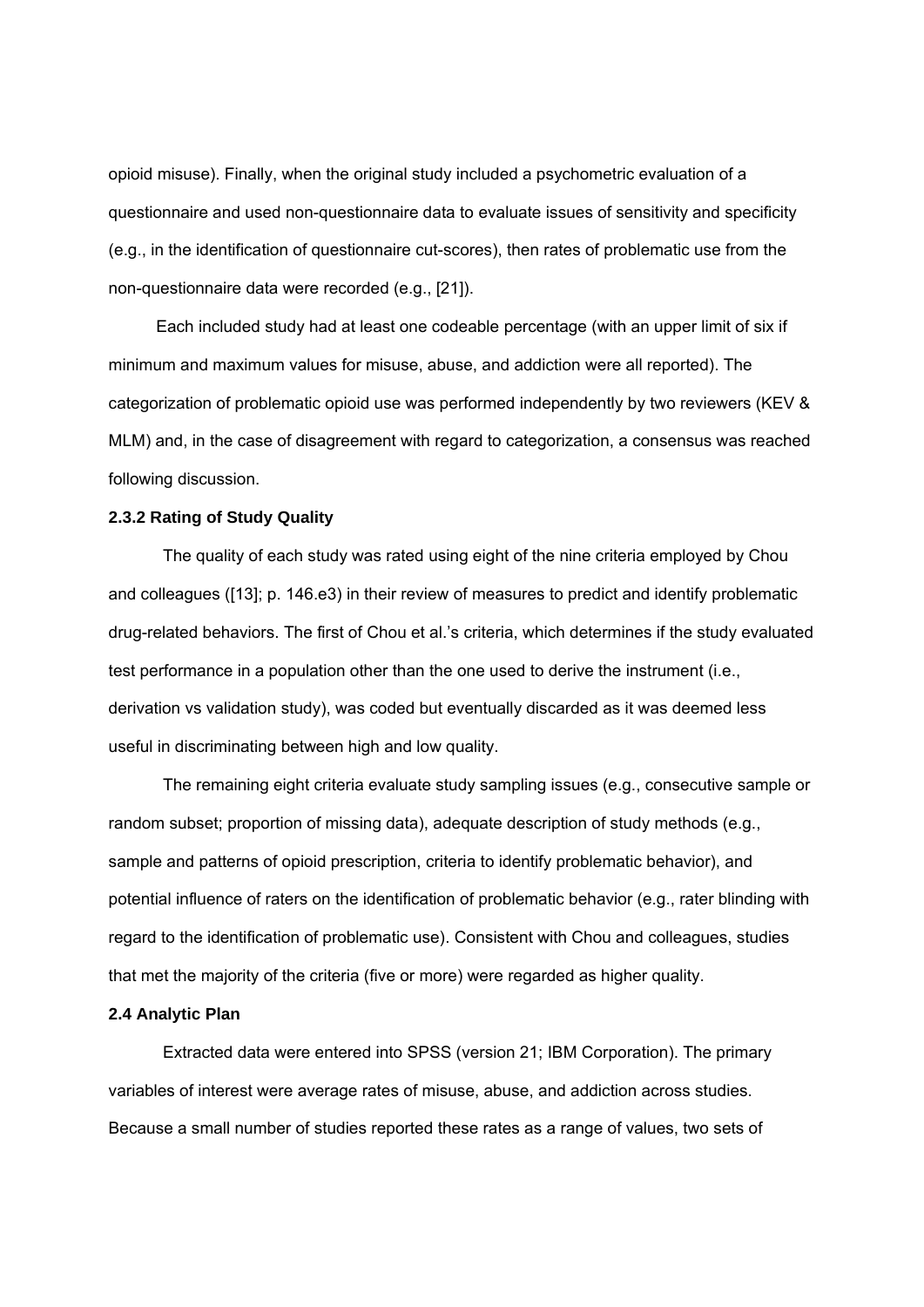calculations were performed for each type of problematic use, a minimum and a maximum. When only a single value was recorded, that value was entered as both the minimum and maximum value as that ensured that both the minimum and maximum calculations included the complete set data. While we expected minimum and maximum values to be close to one another, this method of calculation was deemed to make best use of all available data and allow equal weightings for each study's data.

The first analytic step involved the calculation of unweighted raw means and SDs for rates of misuse, abuse, and addiction across all included studies. In addition, we calculated a number of weighted means, including weighting for raw sample size and log transformed sample size. The log transformation was performed to address the large variability in sample size and apparent exponentiation of the sample size distribution within the largest studies. In addition, a Winsorizing procedure was performed for studies with sample sizes of greater than 1334 participants, which was the point at which outliers were identified within stem-and-leaf plots; there was also evidence of a bi-modal distribution at this cut-point. For the analyses using the Winsorized sample size data, samples size for all studies with greater than 1334 participants were set to 1334, the value of the next largest sample size.

In addition to the analyses involving weightings by sample size, weighted means were calculated for study quality. Further, means for studies of high and low quality were evaluated separately. Finally, a weighted interaction term of log-transformed sample size and quality rating was calculated using standardized scores (z-scores).

As a secondary set of analyses, differences in rates of problematic use were assessed in relation to primary study purpose (i.e., Was the assessment of prevalence of misuse, abuse, and addiction the primary aim?), study design (i.e., retrospective, cross-sectional, prospective), method of identification (e.g., questionnaire, structured/semi-structured interview, chart review, UDS), and clinical setting (e.g., primary care, pain clinic). A series of Analyses of Variance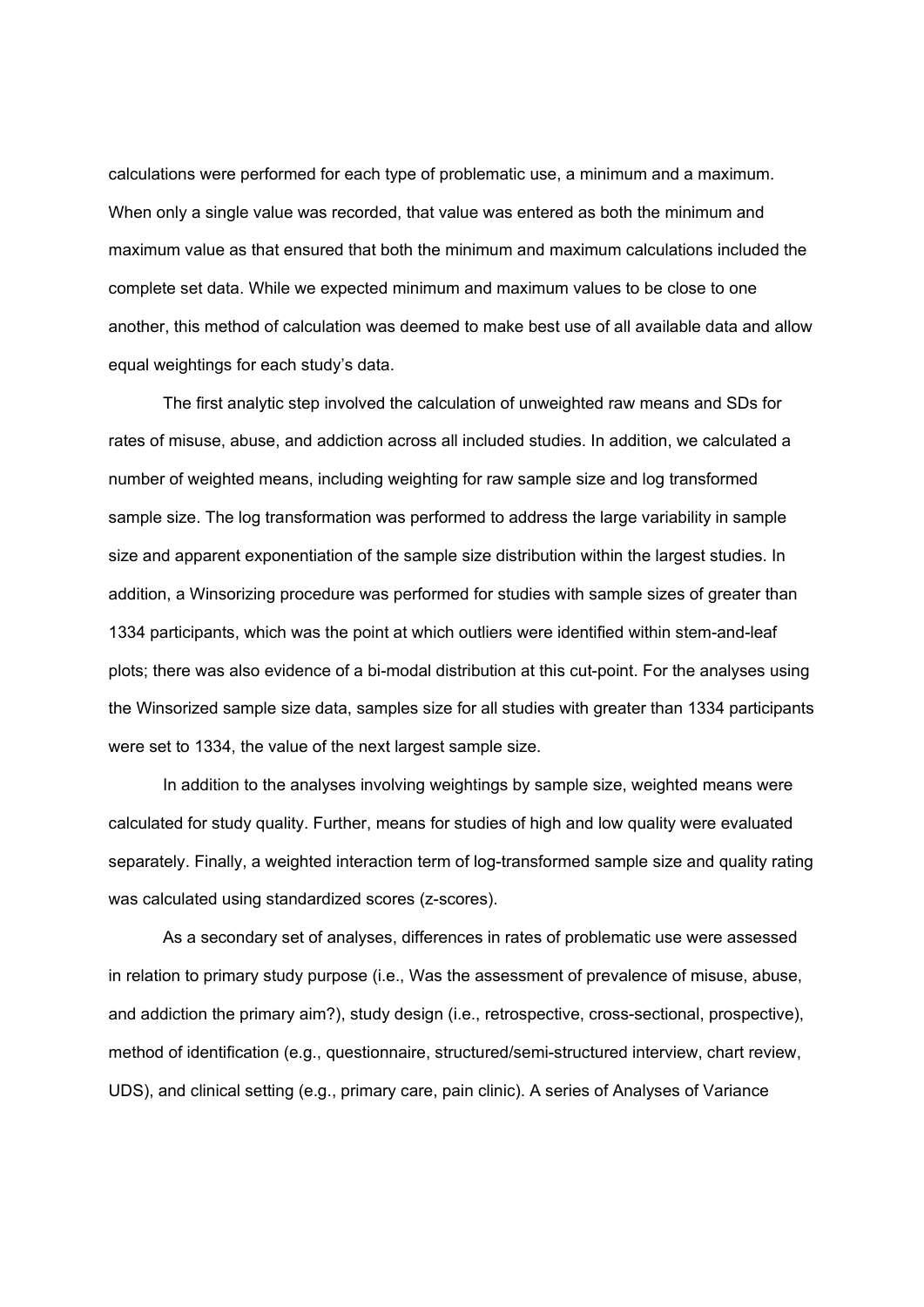(ANOVAs) was utilized to analyze for differences in rates of problematic use based on these study characteristics.

# **3. Results**

### **3.1 Search Results**

 Figure 1 displays the flow of information throughout the different phases of the search in a manner consistent with the PRISMA statement [41]. The search yielded a total of 311 records for screening after the exclusion of 46 non-empirical papers, such as reviews, letters, and commentaries. An additional nine records were identified in the updated, November 2013, search, yielding a total of 320 records for screening.

Kappa values indicated an acceptable level of agreement among raters, range  $\kappa = 0.79$ – 0.91. All articles that had a discrepant rating following this stage of evaluation were retained for full text data review.

A total of 78 articles were retained for full-text review. Of these, 40 were excluded for the reasons outlined in Figure 1. Therefore, 38 articles were used in data synthesis.

# **3.2 Characteristics of Selected Studies**

 Individual study characteristics are located in Table 2. The majority of studies, 35 (92%), reported on either misuse or addiction, while the remaining three studies reported on both. In total, 29 studies (76%) reported on rates of misuse and 12 (32%) on rates of addiction. Abuse was reported in only a single study, that of Banta-Green and colleagues [5], as this was the only study that reported specifically on participant intention. Therefore, no further calculations of abuse prevalence were performed.

 Generally, considerable variability with regard to study characteristics was apparent. Sample size, for example, ranged from 63 to 938,586 participants. Quality ratings ranged from zero to eight. Sample size and quality ratings were significantly and negatively correlated with one another, *r* = -.36, *p* < .05. There was also variability in reporting of basic demographic and pain-related information. Specifically, 77.5% of studies reported on participant sex, 70.0%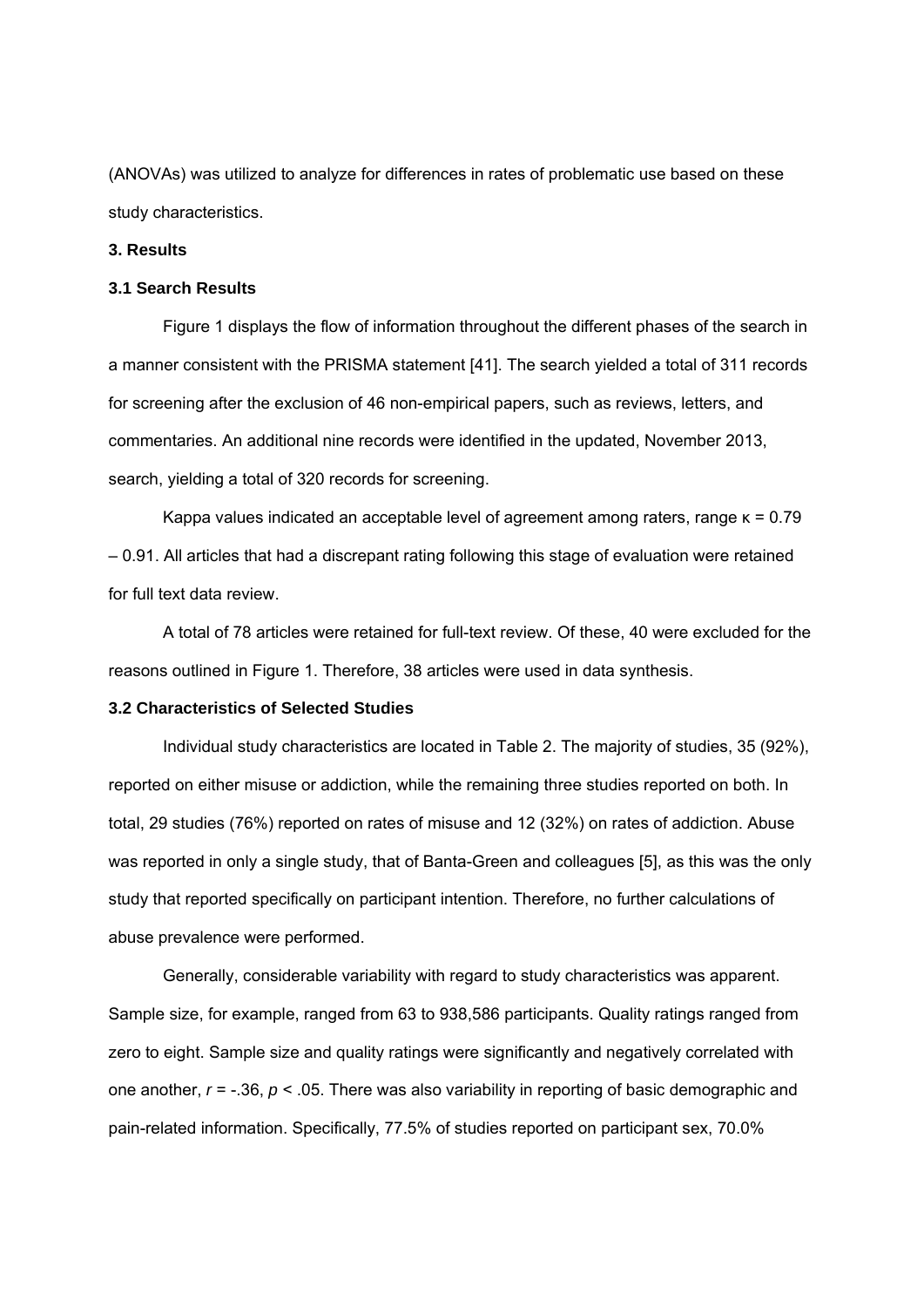provided some information on age (with 15.0% providing non-numeric information that could not be extracted – e.g., "most patients fell into the 35-50 year old range"), 47.5% provided information of any kind on participant ethnicity, and only 22.5% provided information on education. With regard to pain-related information, a minority of studies provided information on pain location (42.5%), or information on pain duration (37.5%).

### **3.3 Rates of Opioid Misuse and Addiction**

 Overall, sizeable variability in rates of both misuse and addiction was indicated across reviewed studies. Rates of abuse ranged from 0.08% to 81.0% and addiction rates ranged from 0.7% to 34.1% across all studies. For high quality studies (*n =* 13 for misuse and 10 for addiction), misuse rates ranged from 2.0% to 56.3% and addiction rates from 0.7% to 23.0%. For low quality studies (*n* = 16 for misuse and 2 for addiction), misuse rates ranged from 0.08% to 81.0% and for addiction from 8.4% to 34.1%.

Table 3a and 3b display means, SDs and 95% CI calculations for misuse and addiction, respectively. With regard to the calculation methods used to evaluate average rates of misuse and addiction, most means (excluding means calculated by raw sample size weighting and low quality studies) were within 8% of one another for misuse and within 3% of one another for addiction. Specifically, rates of misuse ranged from a minimum of 21.7% for the mean weighted by the Winsorized sample size to a maximum of 29.3% for the unweighted mean. Rates of addiction ranged from a minimum of 7.8% for the mean weighted by Winsorized sample size to a maximum of 11.7% for the unweighted mean. Calculation of 95% CIs indicated an overall range across all methods of mean calculation of 12.9% to 37.5% for misuse and 3.2% to 17.3% for addiction.

Two mean calculation methods yielded means that were markedly different from the rest including means weighted by raw sample size and means of low quality studies. Means weighted by raw sample size were approximately 69% for misuse and approximately 4% for addiction. For low quality studies, means were approximately 32% for misuse and 23% for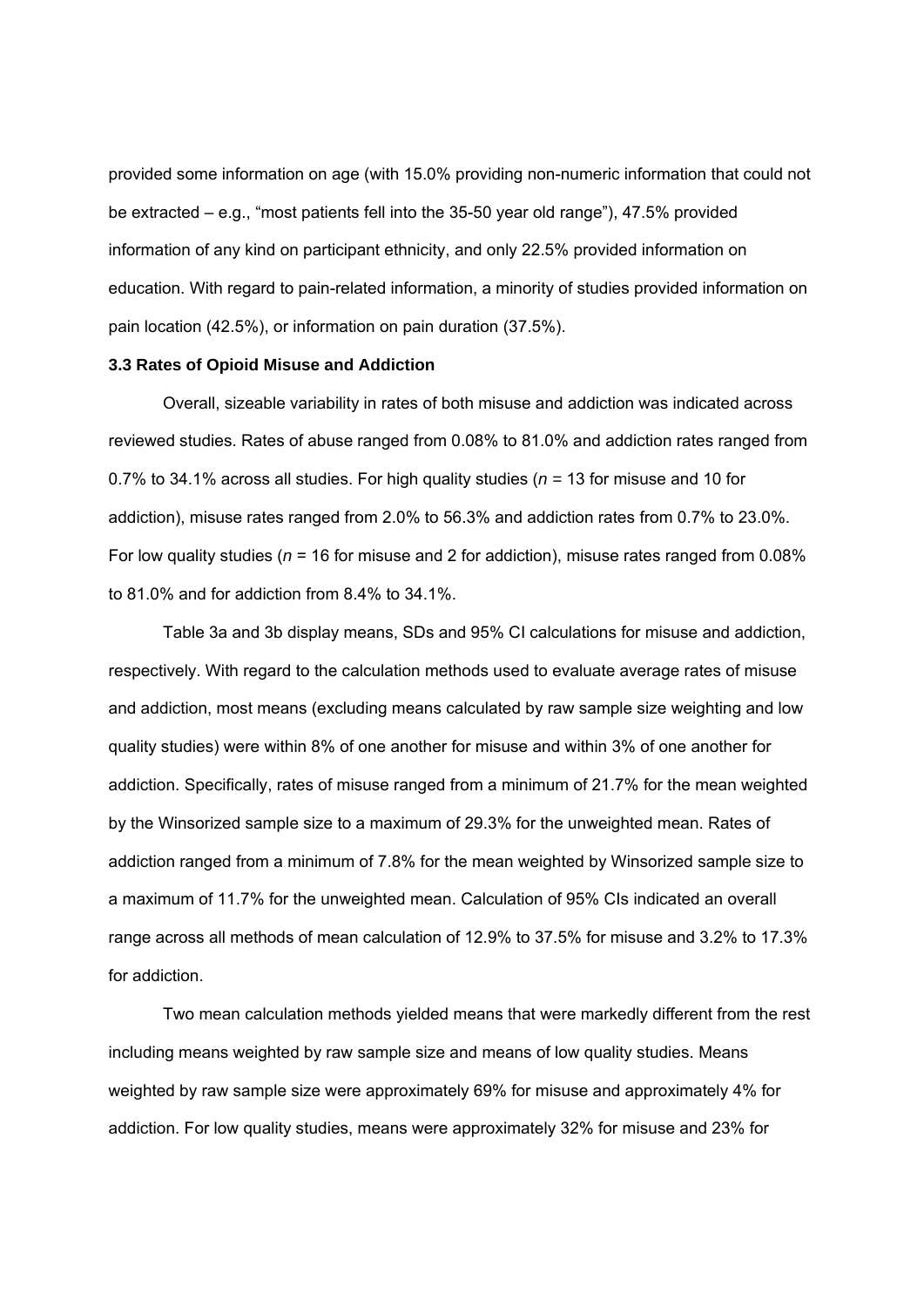addiction. The 95% CIs calculated for these two methods were also noticeably more broad than those calculated using the other methods, overall range of 16.5% to 76.5% for misuse and 0.8% to 39.2% for addiction.

### **3.4 Comparisons of Study Design, Diagnostic Method, and Clinical Setting**

As noted, because the studies identified for data extraction were quite varied with regard to their characteristics, we examined rates of misuse and addiction across studies with regard to primary study purpose, study design, assessment method used to identify problematic behavior, and clinical setting. For each of these four variables, four ANOVAs were conducted (minimum/maximum; misuse/addiction). A Bonferroni-correction was used for all pairwise comparisons to help control against the commission of a Type I error.

Across all analyses, results indicated only one significant difference in relation to study characteristics. Specifically, mean unweighted rates of opioid addiction were lower in the seven studies that identified the assessment of prevalence as the primary study objective, minimum/maximum mean = 5.5%/6.2% (*SD* = 4.6%/6.2%; 95% CI = 2.1% - 10.8%), in comparison to five studies for which prevalence assessment was a secondary objective, minimum/maximum mean = 18.4%/19.4% (*SD* = 10.7%/9.4%; 95% CI = 9.0% - 27.6%), all *Fs* > 8.3, all *ps* < .02.

For opioid misuse, 11 studies (37.9%) identified the assessment of prevalence as the primary study aim and 18 studies (62.1%) as a secondary aim. No significant differences were indicated in average rate of misuse across studies, *all Fs* < 2.7, all *p*s > .11.

All other comparisons did not indicate any significant differences in relation to the additional study characteristics evaluated. Specific findings are detailed in the following paragraphs and descriptive information is provided in Table 4.

 With regard to study design, of the 38 studies reviewed, 39.5% were prospective, 34.2% were cross-sectional, and 26.3% were retrospective. No significant differences were indicated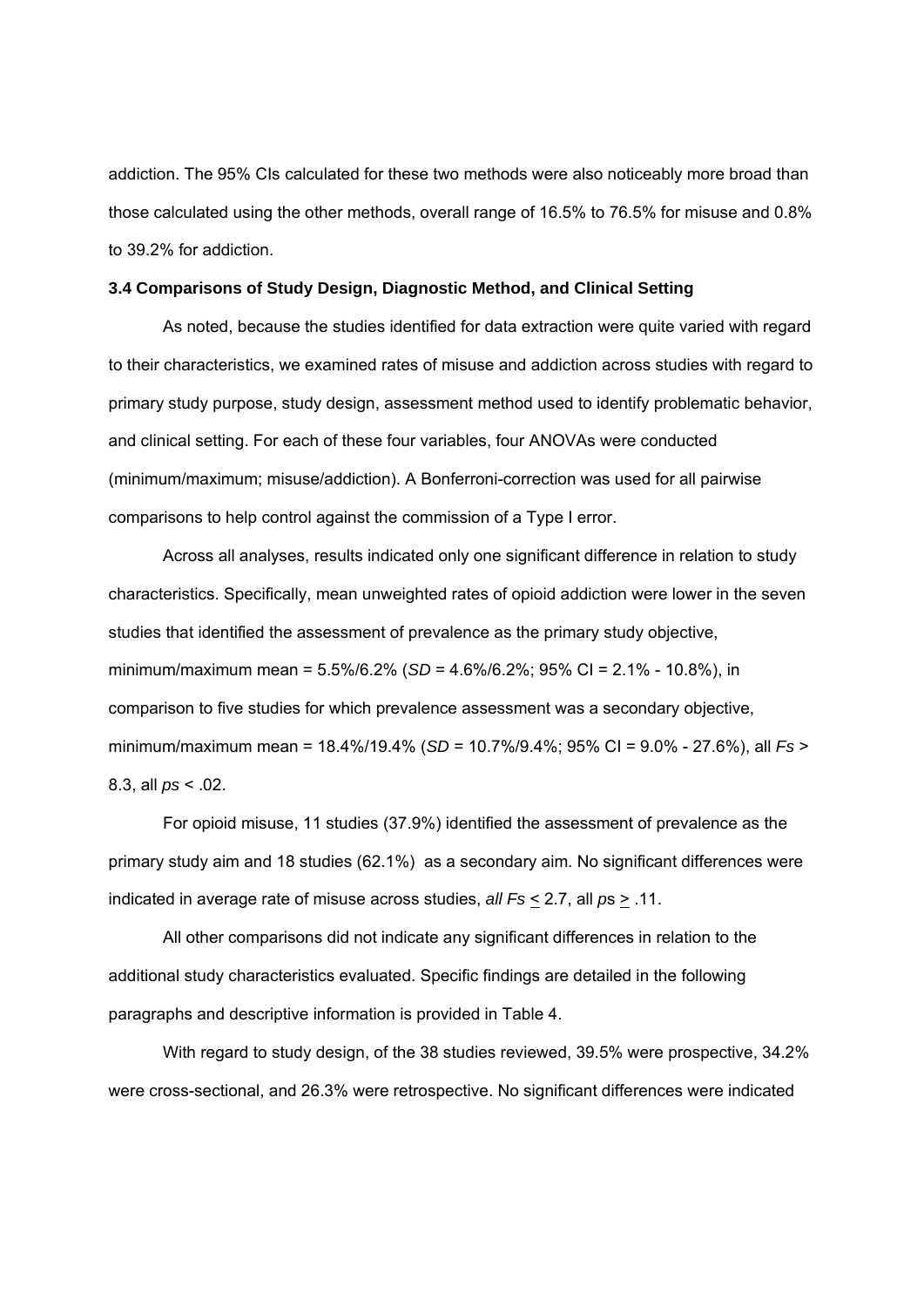by any of the analyses comparing rates of misuse and addiction with design, all *F*s < 1.0, all *p*s  $> .37.$ 

The assessment method used also varied substantially across studies with the majority, 64.9%, using only a single assessment method (questionnaire: 21.6%, clinical judgment/chart review: 21.6%; structured/semi-structured interview: 13.5%; UDS: 8.1%). The remaining 35.1% of studies used a UDS plus at least one other method, which were coded as a single assessment category (i.e., UDS plus at least one other method). The misuse comparisons were non-significant, all *F*s < .71, all *p*s > .59. For addiction, while the comparisons of questionnaire and structured/semi-structured interviews with multiple assessment methods reached a traditional level of significance, *p* < .05, the follow-up Bonferroni-controlled pairwise comparisons were not significant.

 Finally, for the evaluations involving clinical setting, 52.6% of studies involved data collected within a specialty chronic pain clinic with an additional 26.3% of data collected in primary care. Of the remaining studies, the clinical setting from which the data were collected was not clearly identified (e.g., clinical trials registry; toxicology laboratory). Given the diversity in clinical setting, comparisons used only data from pain clinics and primary care. Consistent with the other analyses of study characteristics, no significant differences were indicated, all *F*s < .52, all *p*s > .49.

#### **4.0 Discussion**

 Accurate identification and enumeration of problematic opioid use in those with chronic pain is important. Our review evaluated the current state of the literature with regard to rates of opioid misuse, abuse, and addiction in chronic pain. The results are concordant with previous work in many ways. Chiefly, the substantial variability in studies evaluating problematic opioid use remains apparent as there were many designs employed, methods of identification utilized, and study settings examined. The range of rates of problematic use was even broader than has been reported in previous work [24,38] with rates ranging from 0.08% [52] to 81% [62].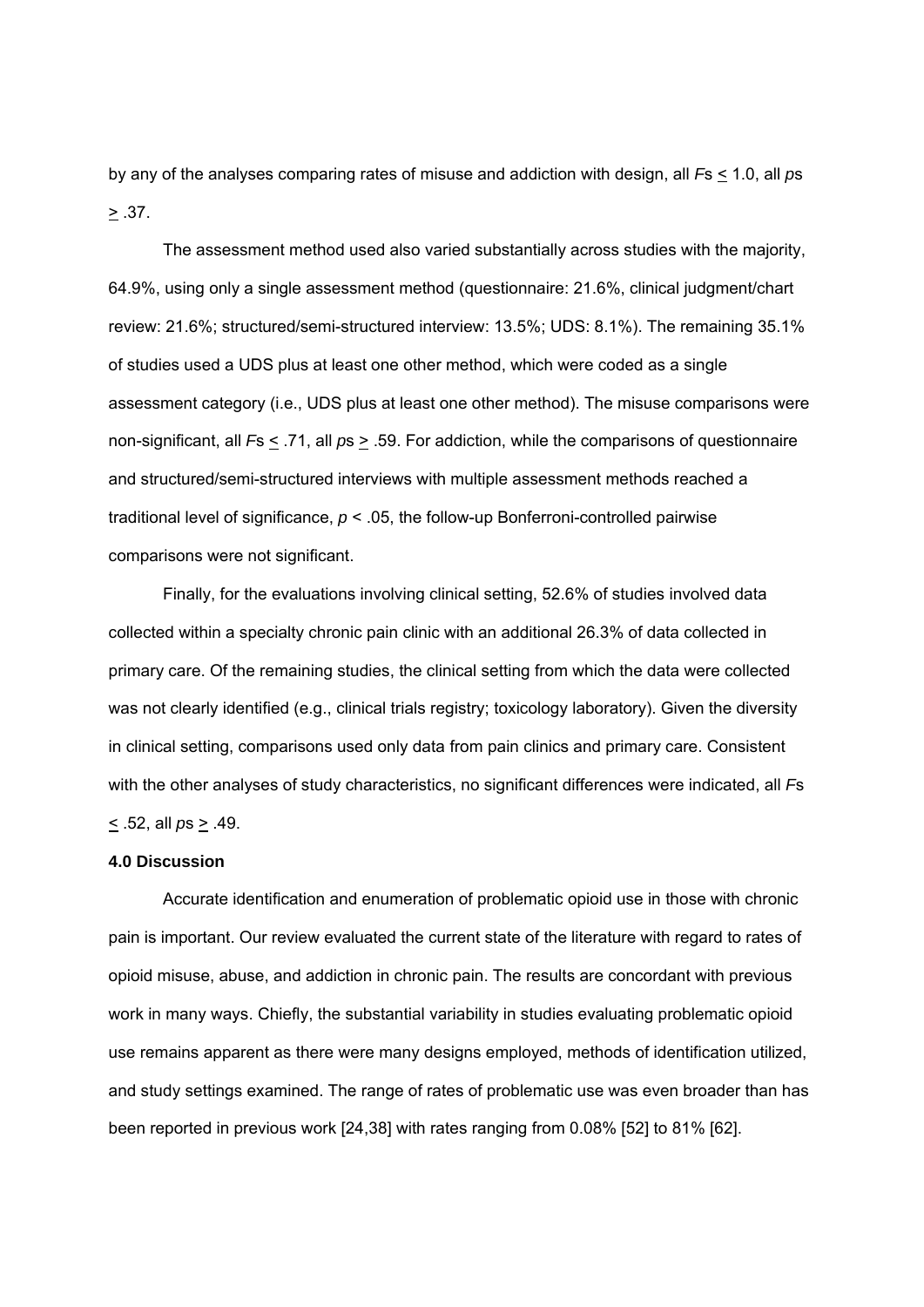We took several steps within the review to address this expected variability. First, we coded for specific types of problematic use by adopting the definitions offered by the IMMPACT and ACTTION groups [44,53]. In order of severity, these types were: Misuse (use not in accordance with prescribed directions, regardless of the presence or absence of harm resulting from use), abuse (intentional use for a non-medical purpose), and addiction (use demonstrated harm or high potential for harm). In total, 38 articles were included in the full review, with 76% providing information on misuse and 32% providing information on addiction. Only a single study reported on abuse. While the rates of misuse encompassed the entire range documented (i.e., 0.08% to 81%), the range for rates of addiction was somewhat more constrained, 0.7% to 34.1%.

 Second, we calculated several weighted means and also separate means for high and low quality studies, with the overall goal of determining if a subset of these scores would provide a degree of confidence with the rates identified. With the exception of means weighted by sample size and means for low quality studies, which were particularly different than other means calculated, there appeared a level of concordance across the majority of mean calculations. On average, misuse was documented in approximately 1 out of 4 or 5 patients (actual mean percentage range: 21.7% to 29.3%) and addiction in approximately 1 out of 10 or 11 patients (actual mean percentage range: 7.8% to 11.7%). Perhaps the two most robust calculation methods were the sample size by study quality interaction term and the mean of the high quality studies only. For these two methods, rates of misuse ranged from 23.6% to 24.9% and rates of addiction from 8.8% to 10.7%. Furthermore, the observed standard deviation for the high quality studies was approximately half of that observed for the low quality studies and two-thirds of that observed across all other calculations, suggesting a lesser degree of variability amongst these studies, and therefore perhaps bolstering confidence to at some degree in the accuracy of these values.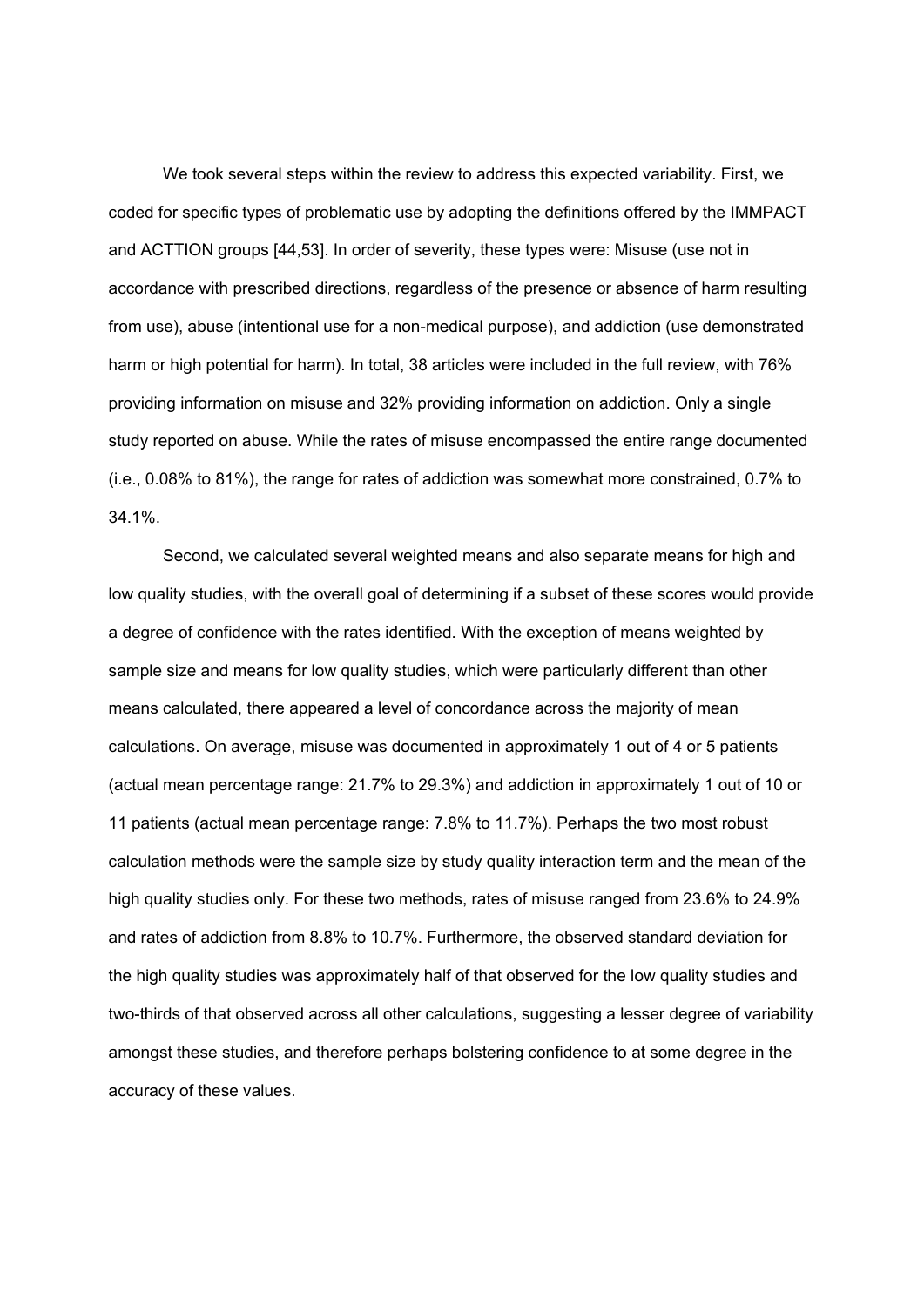Third and finally, we examined whether differences in study results could be at least partially explained by variability in the study methods that were employed. Almost all comparisons based on study characteristics indicated a lack of significant differences with regard to rates of abuse and addiction across different study designs, methods of assessment, and clinical settings (specialty pain clinic vs. primary care). As these analyses were likely underpowered due to small cell sizes and the ranges analyzed were broad, these results ought to be interpreted cautiously and we include them here to primarily provide information of potential use to future studies in this area.

 Only a single statistically significant difference was indicated between studies with a primary purpose of assessing addiction prevalence and those that assessed it as a secondary purpose such that lower rates of addiction were indicated in studies specifically designed to assess prevalence. Bearing in mind the exploratory nature of these analyses and the caveats identified in the preceding paragraph, a key implication of this finding is that, assuming that studies designed to specifically address the issue of prevalence provide more accurate estimates, then these studies may provide more conservative estimates, perhaps because they utilize pre-defined or more specific methods for defining these outcomes.

We can make several recommendations for future studies of problematic opioid use in chronic pain. First, studies must specify the relevant demographic and pain-related details. At a minimum, we suggest that these include gender, age, and ethnicity, as well as pain location and duration. These details were included in a surprisingly small number of studies in spite of their demonstrated relevance in treatment response and role in potential for problematic opioid use [24]. The inclusion of measures of pain intensity and interference would likely provide valuable additional information. Second, there is likely benefit to be found in specifying type of problematic use that is being assessed and specifically designing studies to evaluate prevalence as a primary objective. Such specification may aid in decreasing variability across studies with regard to rates of problematic use and perhaps also have the added benefit of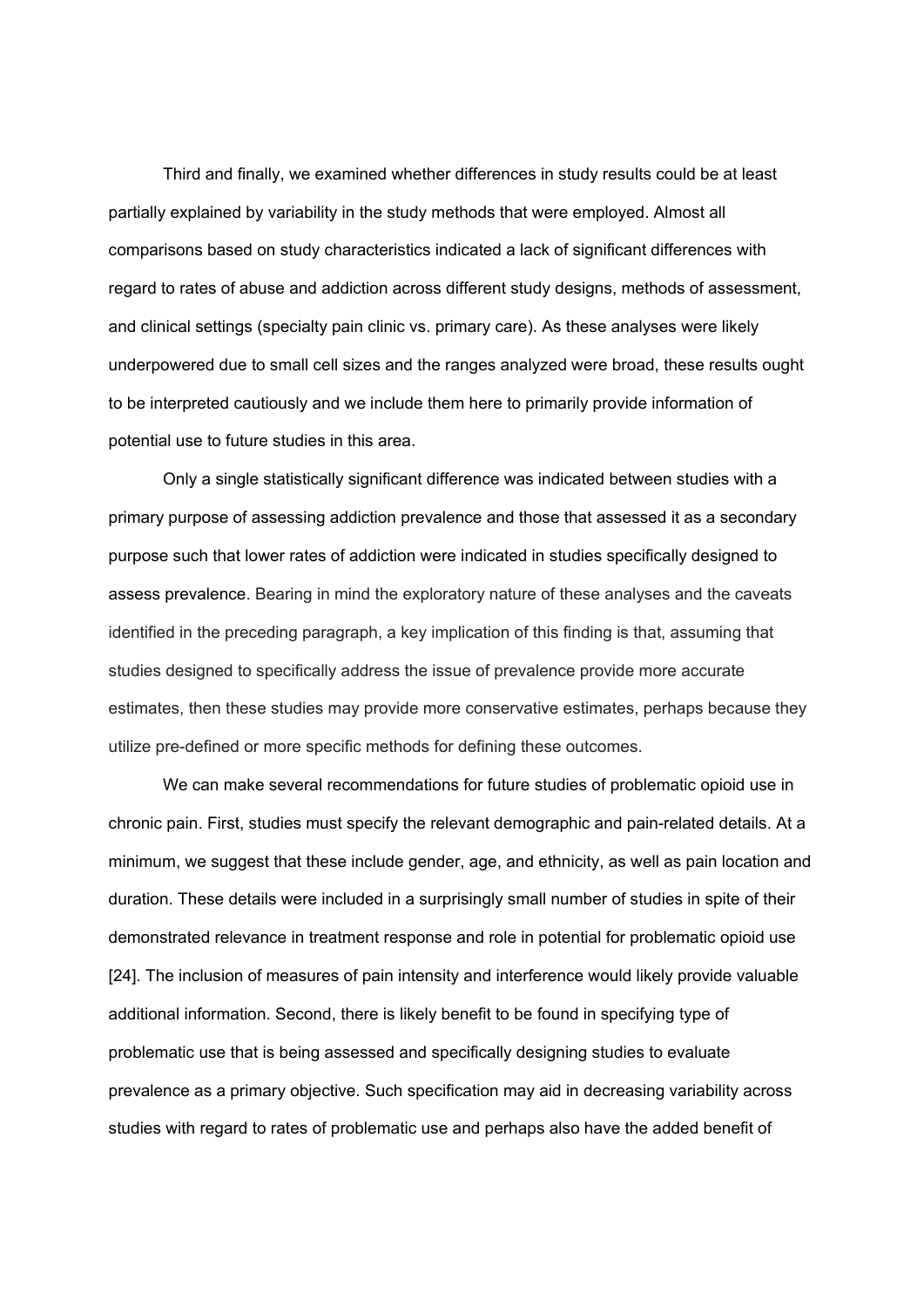allowing for greater precision in the language used in relation to patterns of opioid use in chronic pain. Third, at the present time, there is no clear gold standard for use in the identification of misuse, abuse, and addiction [48]. Perhaps the most thorough method is Butler and colleagues' [10] "Aberrant Drug Behavior Index" (ADBI). The ADBI involves a triangulation approach consisting of self-reported patterns of opioid use evaluated via a structured interview, physicianreported patterns of use, and a UDS. A positive ADBI, indicating the presence of problematic opioid use, consisted of either a positive rating on the structured clinical interview or positive ratings on both the physician report and UDS. In the present review, this triangulation method was coded as indicating misuse, but it seems feasible to modify it so that it also provides information regarding abuse and addiction.

 The results of this review have two key implications. First, misuse and addiction do appear to be distinct patterns of problematic opioid use, at least based on the definitions utilized here and the differences in observed mean rates between them. Second, misuse appears more common than addiction. Several types of misuse were identified within studies and included underuse, erratic or disorganized use, inappropriate use (for example, to manage symptoms of anxiety or other sorts of distress), use in conjunction with alcohol or illegal substances (e.g., marijuana), and, of course, overuse. If it is accurate that approximately 1 in 4 patients on opioids display patterns of opioid misuse, but not addiction, then perhaps more efficient targeting of treatment resources would be of benefit. Some forms of misuse, for example, may be readily addressed through relatively low intensity methods such as education or frequent follow-up visits. One prominent example of a fairly low intensity intervention is that of Jamison et al. [28], who held monthly meetings with patients deemed to be at "high risk" of opioid misuse. These meetings were a combination of motivational approaches, opioid education, and opioid use monitoring, including a UDS, held monthly over the course of six months. At the conclusion of the study period, the documented rates of aberrant behavior was low and comparable to rates documented for another group of patients, who were deemed to be of "low risk" of opioid misuse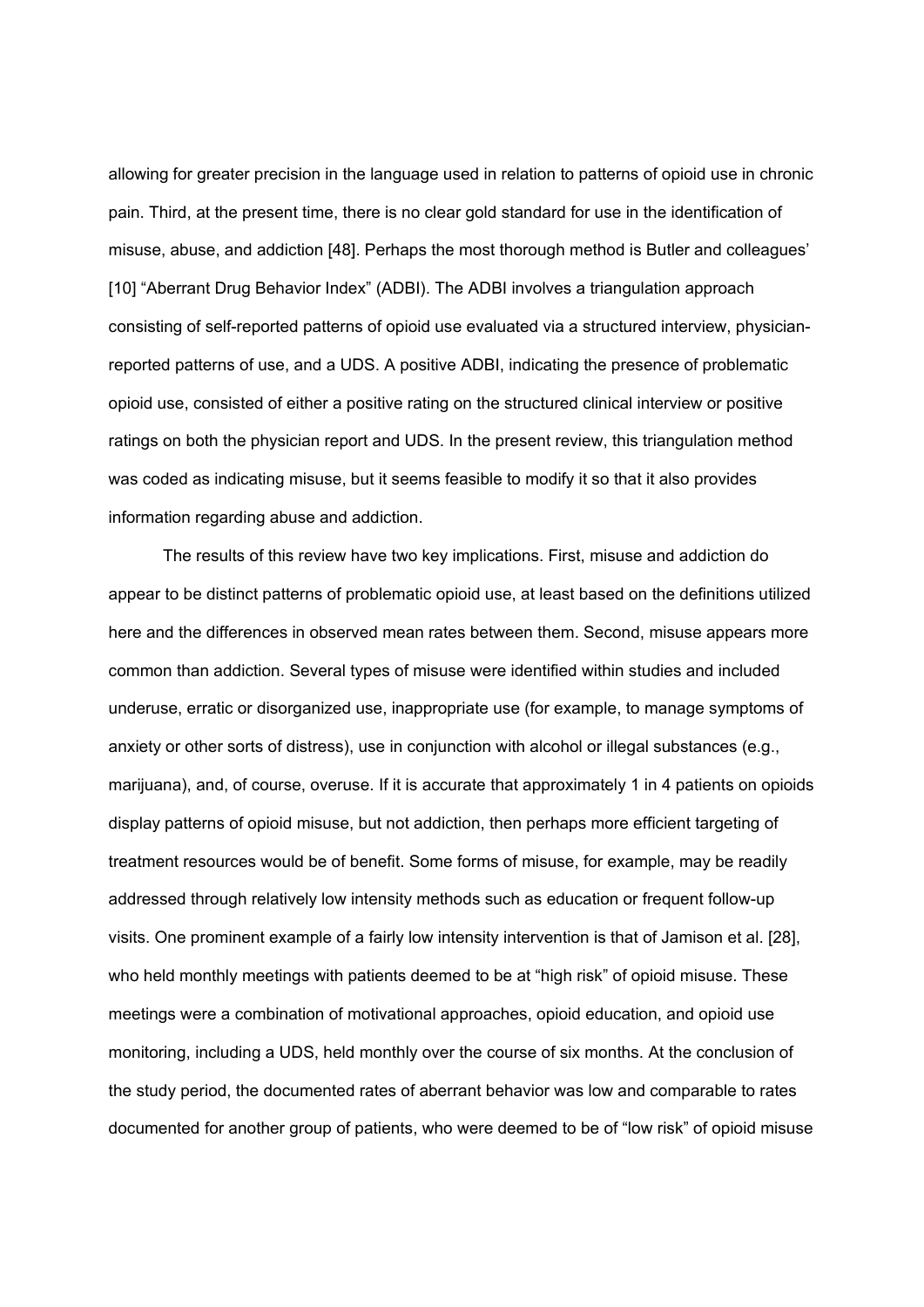at the onset of the study. These findings suggest that there are alternatives available to providers who treat high risk patients beyond simply not prescribing the medications at all. A more recent study from the same group [37] further highlights a potential key role of cravings in opioid misuse, which presents another option for intervention given that the substance abuse literature already provides effective interventions directed at altering the impact of drug cravings more generally and these could perhaps be readily adapted to problematic opioid use [7,63,64].

The results of this review have several limitations. The most obvious is the degree of variability within this literature. In spite of our attempts to minimize the impact of this variability, the range of misuse and addiction were incredibly broad, as were measures of dispersion. Further, there are other potential sources of variability in findings that were not possible to code and extract in a uniform manner. These include duration of opioid use, previous history of nonopioid substance misuse, abuse, or addiction, dosage levels and frequency of use, as well as healthcare system variables, such as frequency of prescription reviews, drug testing, or use of opioid "contracts". These sources of variability will likely continue to cloud our ability to make precise estimates. There is clearly room here for a series of carefully controlled studies where sources of variability are held constant, or as constant as possible, to more clearly illuminate prevalence rates of problematic opioid use in individuals with chronic pain.

There was one curious finding that we have not yet emphasized. The overwhelming majority of studies within this review took place in the United States (US). Only 3 of the 38 studies took place in other countries, which suggests that this issue is of both high interest and is perhaps a problem that is somehow uniquely relevant to the US. The latter interpretation is supported by the finding of Manchikanti and colleagues indicating that the US population, which represents approximately 5% of the Earth's population, consumed approximately 80% of the global supply of prescribed opioids in the first decade of this century [31]. This is an intriguing issue and while there are likely many factors involved, neither the abundance of opioids prescribed for the treatment of chronic pain nor the large proportion of studies of problematic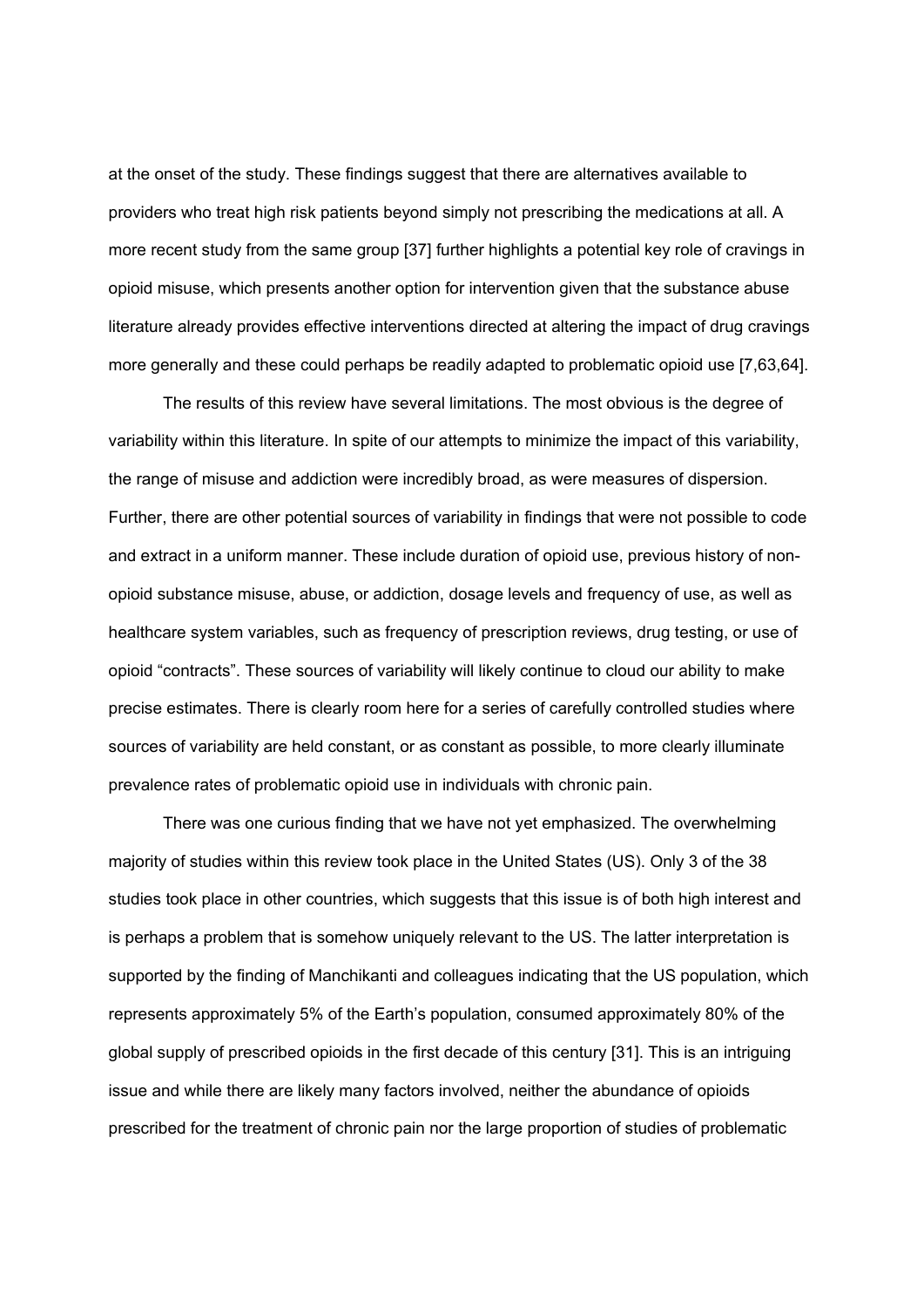opioid use appear to have helpfully diminished the prevalence, impact, or cost of chronic pain in the US since the explosion in opioid use for chronic pain [22].

 One final, related, comment on the use of opioids in chronic pain seems appropriate. In short, it is not clear that the risks of opioid use outweigh the potential for benefit. The efficacy of opioids and their suitability for the long-term management of chronic pain still remains very much in question [3,4,13,51,54,55] and while this uncertainty in effectiveness is well established, it stands in somewhat stark contrast to the clinical reality of chronic pain treatment, where rates of prescriptions have skyrocketed such that opioids are now amongst the most frequently prescribed medications. What does seem clear, however, is that the rapid increase in opioid use has had what Sullivan [54] referred to as "unintended" consequences that, for at least some patients, requires an additional form of intervention to curtail patterns of problematic use and potential for harm. We are not certain that the benefits derived from opioids, which are rather unclear based on the extant literature, compensate for this additional burden to patients and healthcare systems.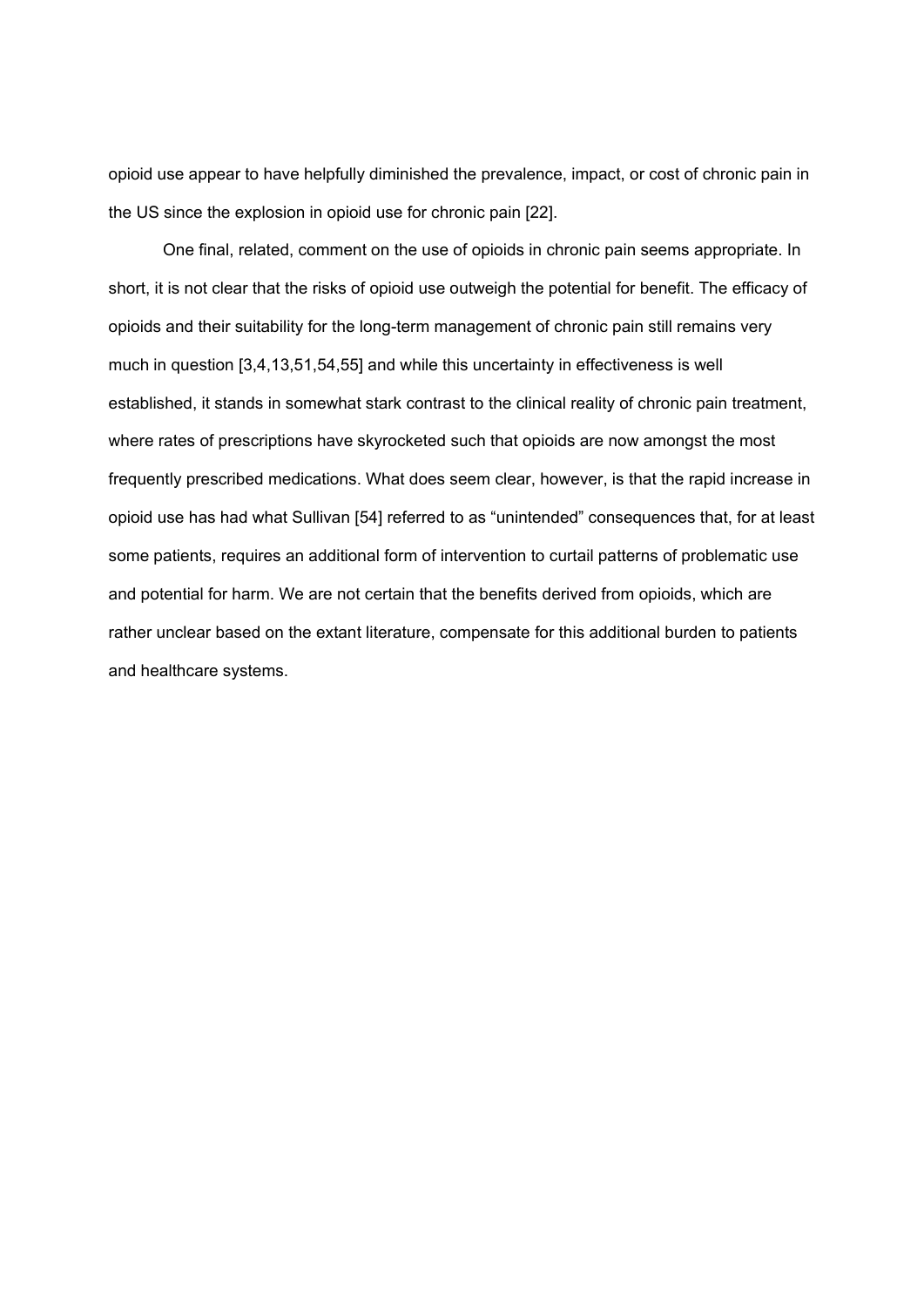#### References

- [1] Adams EH, Breiner S, Cicero TJ, Geller A, Inciardi J a, Schnoll SH, Senay EC, Woody GE. A comparison of the abuse liability of tramadol, NSAIDs, and hydrocodone in patients with chronic pain. J Pain Symptom Manage 2006;31:465–476.
- [2] Atluri S, Sudarshan G, Manchikanti L. Assessment of the trends in medical use and misuse of opioids analgesics from 2004 to 2011. Pain Physician 2014;17:E119–E128.
- [3] Ballantyne JC. Is lack of evidence the problem? J Pain 2010;11:830-832.
- [4] Ballantyne JC, Shin NS. Efficacy of opioids for chronic pain: A review of the evidence. Clin J Pain 2008;24:469–478.
- [5] Banta-Green CJ, Merrill JO, Doyle SR, Boudreau DM, Calsyn DA. Opioid use behaviors, mental health and pain - development of a typology of chronic pain patients. Drug Alcohol Depend 2009;104:34–42.
- [6] Birnbaum HG, White AG, Schiller M, Waldman T, Cleveland JM, Roland CL. Societal costs of prescription opioid abuse, dependence, and misuse in the United States. Pain Med 2011;12:657–667.
- [7] Bowen S, Chawla N, Marlatt GA. Mindfulness-based relapse prevention for addictive behaviors: A clinician's guide. New York, NY: Guilford Press, 2010 179 p.
- [8] Brown J, Setnik B, Lee K, Wase L, Roland CL, Cleveland JM, Siegel S, Katz N. Assessment, stratification, and monitoring of the risk for prescription opioid misuse and abuse in the primary care setting. J Opioid Manag 2011;7:467–483.
- [9] Butler S. The IMMPACT factor or IMMPACT strikes again! Pain 2013;154:2243–2244.
- [10] Butler SF, Budman SH, Fanciullo GJ, Jamison RN. Cross validation of the Current Opioid Misuse Measure (COMM) to monitor chronic pain patients on opioid therapy. Clin J Pain 2010;26:770–776.
- [11] Butler SF, Budman SH, Fernandez K, Jamison RN. Validation of a screener and opioid assessment measure for patients with chronic pain. Pain 2004;112:65–75.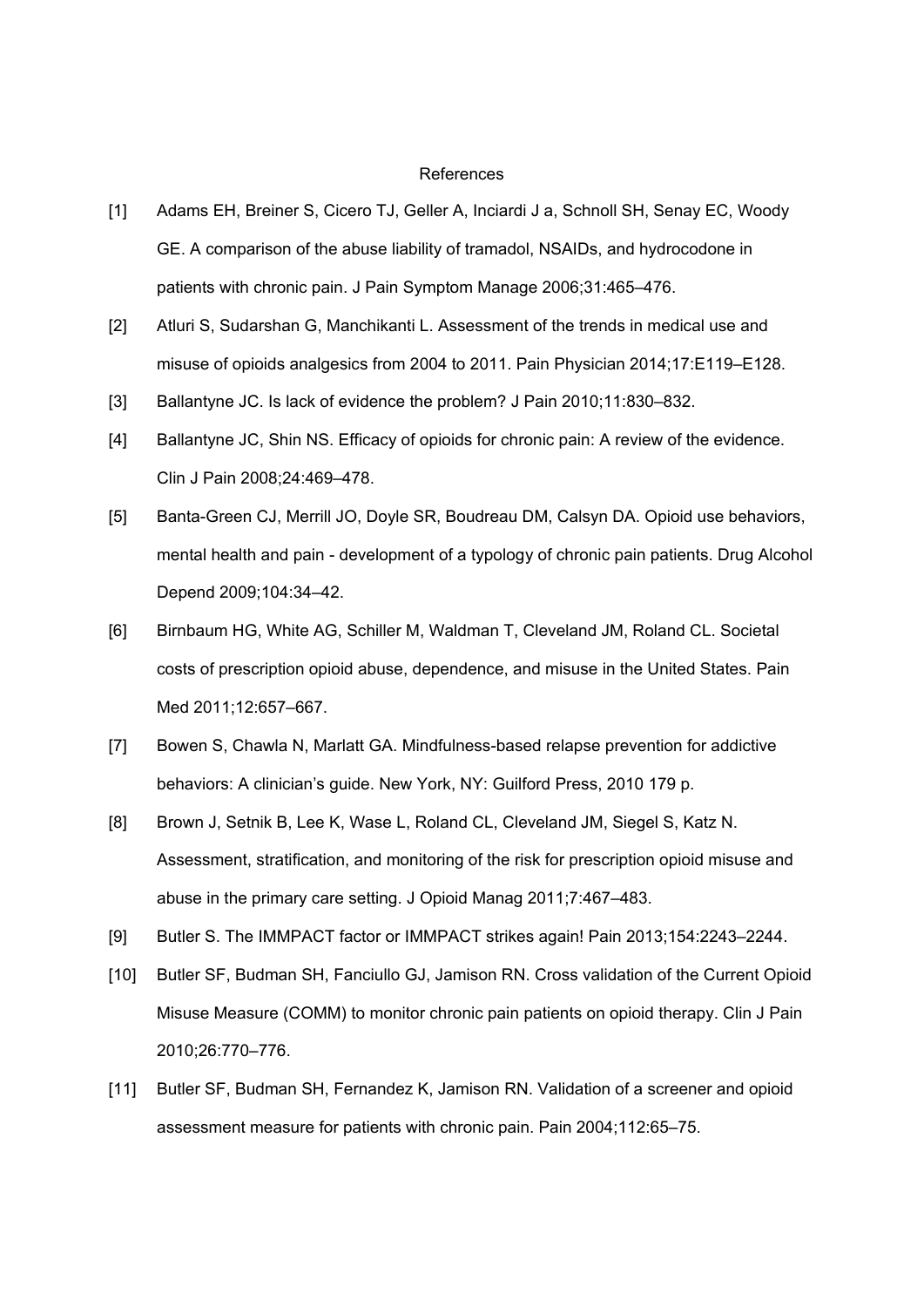- [12] Chelminski PR, Ives TJ, Felix KM, Prakken SD, Miller TM, Perhac JS, Malone RM, Bryant ME, DeWalt D a, Pignone MP. A primary care, multi-disciplinary disease management program for opioid-treated patients with chronic non-cancer pain and a high burden of psychiatric comorbidity. BMC Health Serv Res 2005;5:3.
- [13] Chou R, Fanciullo GJ, Fine PG, Miaskowski C, Passik SD, Portenoy RK. Opioids for chronic noncancer pain: prediction and identification of aberrant drug-related behaviors: A review of the evidence for an American Pain Society and American Academy of Pain Medicine clinical practice guideline. J Pain 2009;10:131–146.
- [14] Compton PA, Wu SM, Schieffer B, Pham Q, Naliboff BD. Introduction of a self-report version of the Prescription Drug Use Questionnaire and relationship to medication agreement non-compliance. J Pain Symptom Manage 2008;36:383–395.
- [15] Couto JE, Romney MC, Leider HL, Sharma S, Goldfarb NI. High rates of inappropriate drug use in the chronic pain population. Popul Health Manag 2009;12:185–190.
- [16] Cowan DT, Wilson-Barnett J. A survey of chronic noncancer pain patients prescribed opioid analgesics. Pain Med 2003;4:340–351.
- [17] Edlund MJ, Martin BC, Fan M, Devries A, Braden JB, Sullivan MD. Risks of opioid abuse and dependence among recipients of chronic opioid therapy: Results from the TROUP study. Drug Alcohol Depend 2010;112:90–98.
- [18] Edlund MJ, Sullivan M, Steffick D, Harris KM, Wells KB. Do users of regularly prescribed opioids have higher rates of substance use problems than nonusers? Pain Med 2007;8:647–656.
- [19] Federal Drug Administration. Attention prescribers: FDA seeks your help in curtailing the US opioid epidemic. 2013 1–5 pp. Available: http://www.fda.gov/Drugs/DrugSafety/InformationbyDrugClass/ucm330614.htm. Accessed 13 May 2014.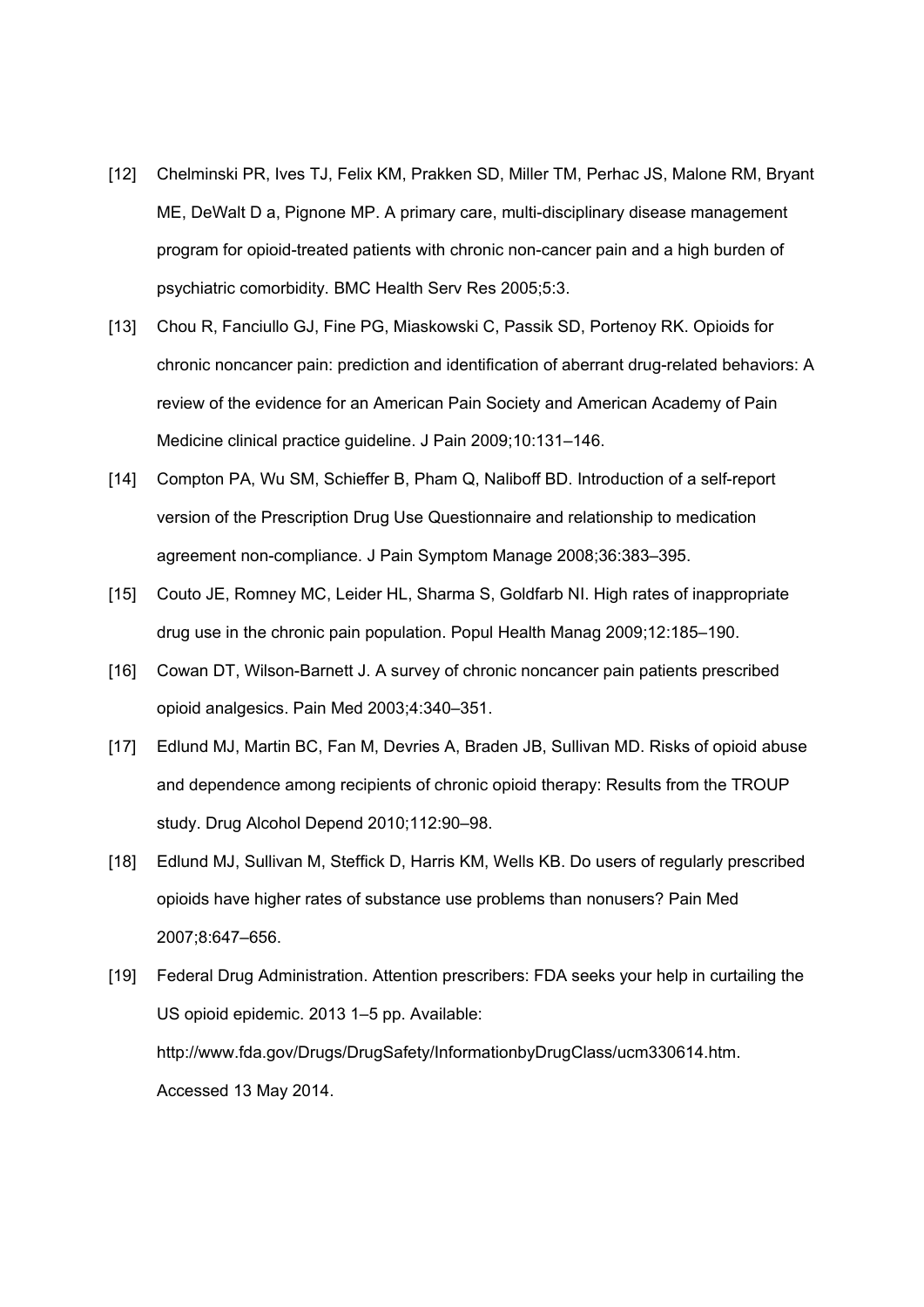- [20] Fleming MF, Balousek SL, Klessig CL, Mundt MP, Brown DD. Substance use disorders in a primary care sample receiving daily opioid therapy. J Pain 2007;8:573–582.
- [21] Fleming MF, Davis J, Passik SD. Reported lifetime aberrant drug-taking behaviors are predictive of current substance use and mental health problems in primary care patients. Pain Med 2008;9:1098–1106.
- [22] Gaskin DJ, Richard P. The economic costs of pain in the United States. J Pain 2012;13:715–724.
- [23] Højsted J, Nielsen PR, Guldstrand SK, Frich L, Sjøgren P. Classification and identification of opioid addiction in chronic pain patients. Eur J Pain 2010;14:1014–1020.
- [24] Højsted J, Sjøgren P. Addiction to opioids in chronic pain patients: A literature review. Eur Jounal Pain 2007;11:490–518.
- [25] Ives TJ, Chelminski PR, Hammett-Stabler CA, Malone RM, Perhac JS, Potisek NM, Shilliday BB, DeWalt DA, Pignone MP. Predictors of opioid misuse in patients with chronic pain: A prospective cohort study. BMC Health Serv Res 2006;6:46.
- [26] Jamison RN, Butler SF, Budman SH, Edwards RR, Wasan AD. Gender differences in risk factors for aberrant prescription opioid use. J Pain 2010;11:312–320.
- [27] Jamison RN, Link CL, Marceau LD. Do pain patients at high risk for substance misuse experience more pain? A longitudinal outcomes study. Pain Med 2009;10:1084–1094.
- [28] Jamison RN, Ross EL, Michna E, Chen LQ, Holcomb C, Wasan AD. Substance misuse treatment for high-risk chronic pain patients on opioid therapy: A randomized trial. Pain 2010;150:390–400.
- [29] Katz NP, Sherburne S, Beach M, Rose RJ, Vielguth J, Bradley J, Fanciullo GJ. Behavioral monitoring and urine toxicology testing in patients receiving long-term opioid therapy. Anesth Analg 2003:1097–1102.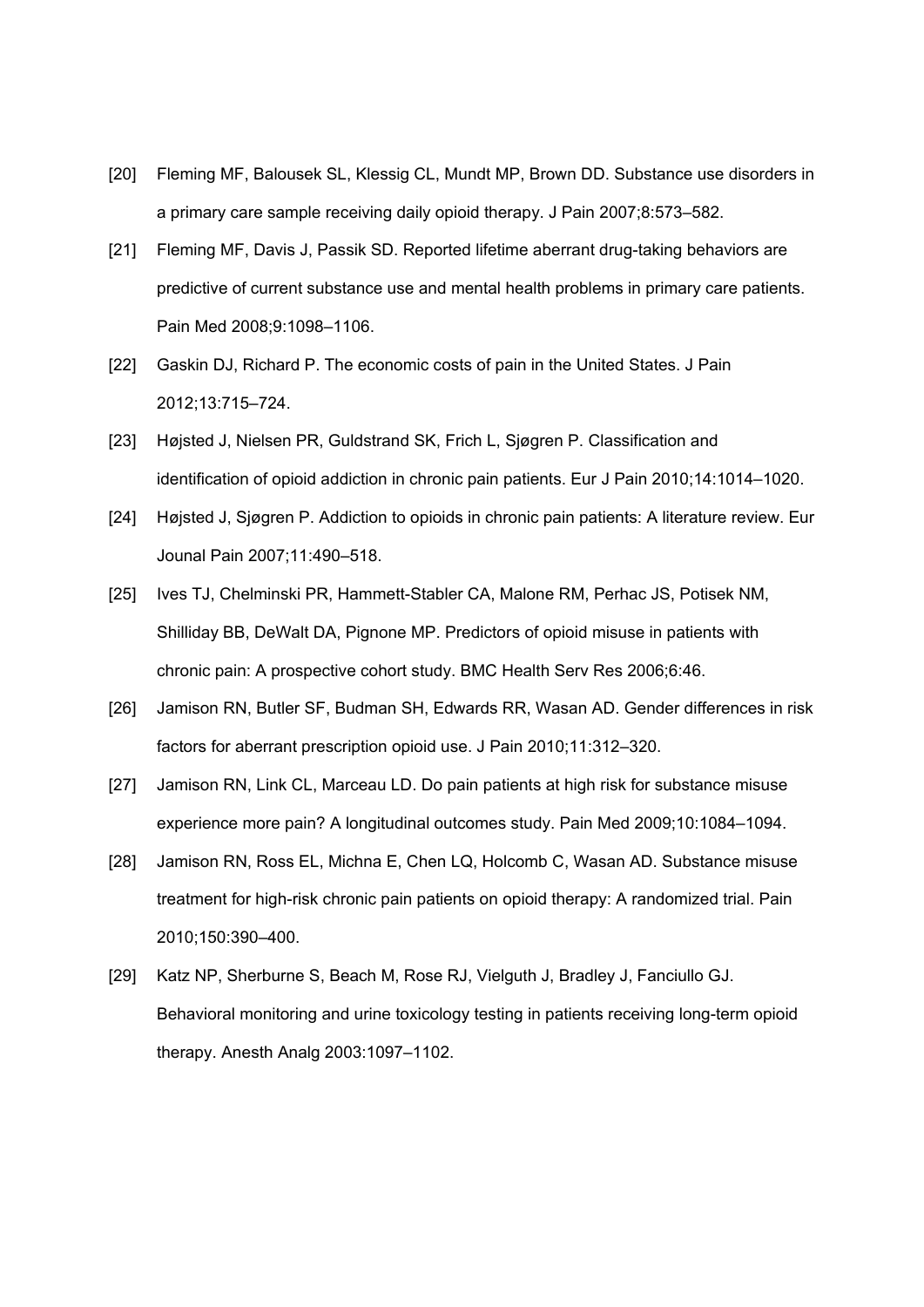- [30] Manchikanti L, Cash KA, Damron KS, Manchukonda R, Pampati V, McManus CD. Controlled substance abuse and illicit drug use in chronic pain patients: An evaluation of multiple variables. Pain Physician 2006;9:215–226.
- [31] Manchikanti L, Fellows B, Ailinani H, Pampati V. Therapeutic use, abuse, and nonmedical use of opioids: A ten-year perspective. Pain Physician 2010;13:401–435.
- [32] Manchikanti L, Helm S, Fellows B, Janata JW, Pampati V, Grider JS, Boswell M V. Opioid epidemic in the United States. Pain Physician 2012;15:ES9–E38.
- [33] Manchikanti L, Manchukonda R, Damron KS, Brandon D, McManus CD, Cash K. Does adherence monitoring reduce controlled substance abuse in chronic pain patients? Pain Physician 2006;9:57–60.
- [34] Manchikanti L, Manchukonda R, Pampati V, Damron KS. Evaluation of abuse of prescription and illicit drugs in chronic pain patients receiving short-acting (hydrocodone) or long-acting (methadone) opioids. Pain Physician 2005;8:257–261.
- [35] Manchikanti L, Pampati V, Damron KS, Beyer CD, Barnhill RC, Fellows B. Prevalence of prescription drug abuse and dependency in patients with chronic pain in western Kentucky. J Ky Med Assoc. 2003;101:511–517.
- [36] Manchikanti L, Pampati V, Damron KS, Fellows BM, Barnhill RC, Beyer C. Prevalence of opioid abuse in interventional pain medicine practice settings: A randomized clinical evaluation. Pain Physician 2001;4:358–365.
- [37] Martel MO, Dolman AJ, Edwards RR, Jamison RN, Wasan AD. The association between negative affect and prescription opioid misuse in patients with chronic pain: The mediating role of opioid craving. J Pain 2014;15:90–100.
- [38] Martell B, O'Connor P, Kerns R, Becker W, Morales K, Kosten T, Fiellin D. Opioid treatment for chronic back pain: Prevalence, efficacy, and association with addiction. Ann Intern Med 2007;146:187–192.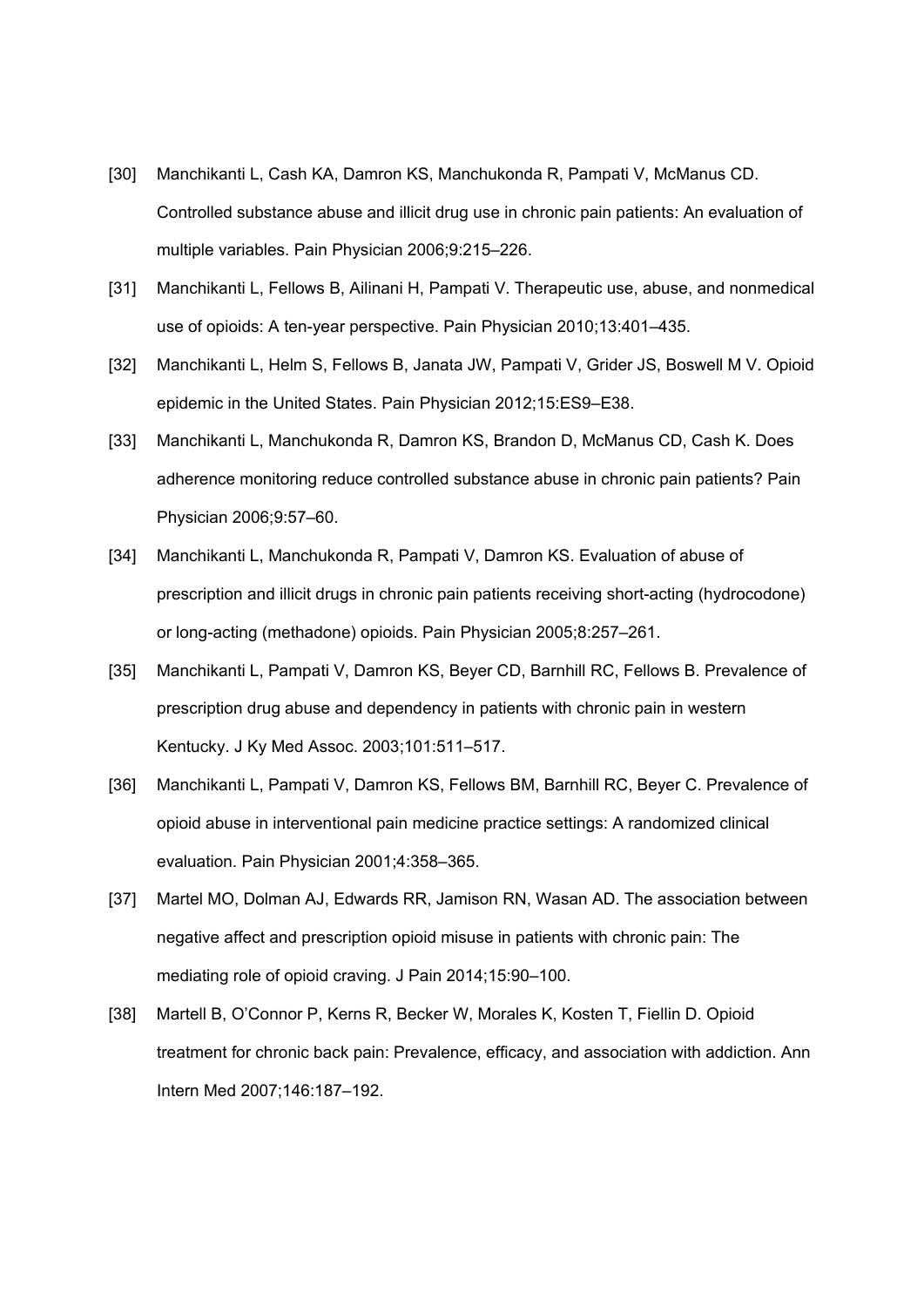- [39] Meltzer EC, Rybin D, Meshesha LZ, Saitz R, Samet JH, Rubens SL, Liebschutz JM. Aberrant drug-related behaviors: Unsystematic documentation does not identify prescription drug use disorder. Pain Med 2012;13:1436–1443.
- [40] Meltzer EC, Rybin D, Saitz R, Jeffrey H, Schwartz SL, Butler SF, Jane M. Identifying prescription opioid use disorder in primary care: Diagnostic characteristics of the Current Opioid Misuse Measure (COMM). Pain 2011;152:397–402.
- [41] Moher D, Liberati A, Tetzlaff J, Altman DG. Preferred reporting items for systematic reviews and meta-analyses: The PRISMA statement. Br. Med J 2009;339:332–336.
- [42] Morasco BJ, Dobscha SK. Prescription medication misuse and substance use disorder in VA primary care patients with chronic pain. Gen Hosp Psychiatry 2008;30:93–99.
- [43] Naliboff BD, Wu SM, Schieffer B, Bolus R, Pham Q, Baria A, Aragaki D, Van Vort W, Davis F, Shekelle P. A randomized trial of 2 prescription strategies for opioid treatment of chronic nonmalignant pain. J Pain 2011;12:288–296.
- [44] O'Connor AB, Turk DC, Dworkin RH, Katz NP, Colucci R, Haythornthwaite J a, Klein M, O'Brien C, Posner K, Rappaport BA, Reisfield G, Adams EH, Balster RL, Bigelow GE, Burke LB, Comer SD, Cone E, Cowan P, Denisco R a, Farrar JT, Foltin RW, Haddox JD, Hertz S, Jay GW, Junor R, Kopecky EA, Leiderman DB, McDermott MP, Palmer PP, Raja SN, Rauschkolb C, Rowbotham MC, Sampaio C, Setnik B, Smith SM, Sokolowska M, Stauffer JW, Walsh SL, Zacny JP. Abuse liability measures for use in analgesic clinical trials in patients with pain: IMMPACT recommendations. Pain 2013;154:2324–2334.
- [45] Passik SD, Messina J, Golsorkhi A, Xie F. Aberrant drug-related behavior observed during clinical studies involving patients taking chronic opioid therapy for persistent pain and fentanyl buccal tablet for breakthrough pain. J Pain Symptom Manage 2011;41:116– 125.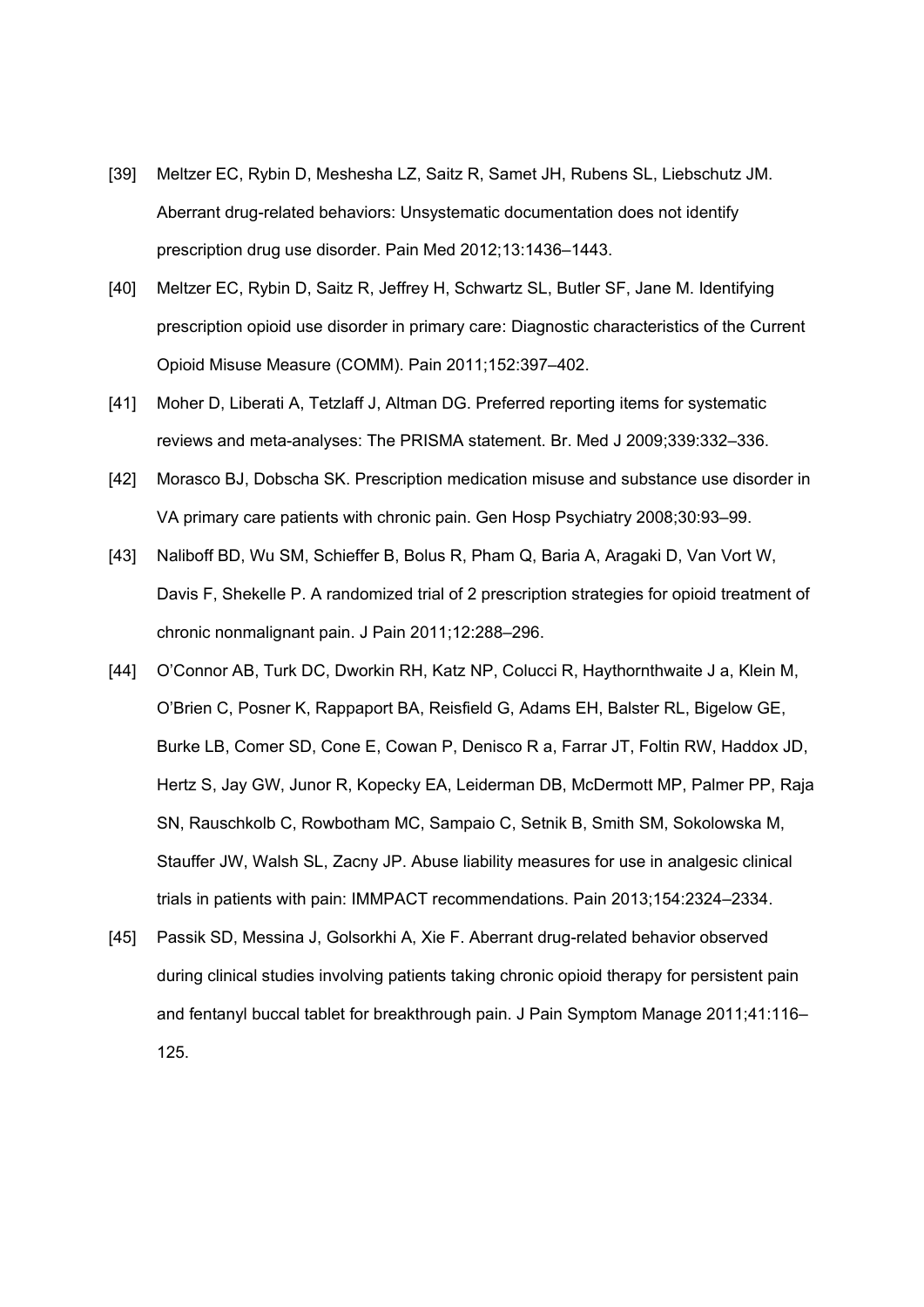- [46] Portenoy RK, Farrar JT, Backonja M-M, Cleeland CS, Yang K, Friedman M, Colucci S V, Richards P. Long-term use of controlled-release oxycodone for noncancer pain: Results of a 3-year registry study. Clin J Pain 2007;23:287–299.
- [47] Reid MC, Engles-Horton LL, Weber MB, Kerns RD, Rogers EL, O'Connor PG. Use of opioid medications for chronic noncancer pain syndromes in primary care. J Gen Intern Med 2002;17:173–179.
- [48] Savage SR. Assessment for addiction in pain-treatment settings. Clin J Pain 2002;18:S28–S38.
- [49] Schneider, JP, Kirsh, KL. Defining clinical issues around tolerance, hyperalgesia, and addiction: A quantitative and qualitative outcome study of long-term opioid dosing in a chronic pain practice. J Opioid Manag 2010;6:385–395.
- [50] Sekhon R, Aminjavahery N, Davis CN, Roswarski MJ, Robinette C. Compliance with opioid treatment guidelines for chronic non-cancer pain (CNCP) in primary care at a Veterans Affairs Medical Center (VAMC). Pain Med 2013;14:1458–1556.
- [51] Sites BD, Beach ML, Davis MA. Increases in the use of prescription opioid analgesics and the lack of improvement in disability metrics among users. Reg Anesth Pain Med 2014;39:6–12.
- [52] Skurtveit S, Furu K, Borchgrevink P, Handal M, Fredheim O. To what extent does a cohort of new users of weak opioids develop persistent or probable problematic opioid use? Pain 2011;152:1555–1561.
- [53] Smith SM, Dart RC, Katz NP, Paillard F, Adams EH, Comer SD, Degroot A, Edwards RR, Haddox JD, Jaffe JH, Jones CM, Kleber HD, Kopecky E a, Markman JD, Montoya ID, O'Brien C, Roland CL, Stanton M, Strain EC, Vorsanger G, Wasan AD, Weiss RD, Turk DC, Dworkin RH. Classification and definition of misuse, abuse, and related events in clinical trials: ACTTION systematic review and recommendations. Pain 2013;154:2287– 2796.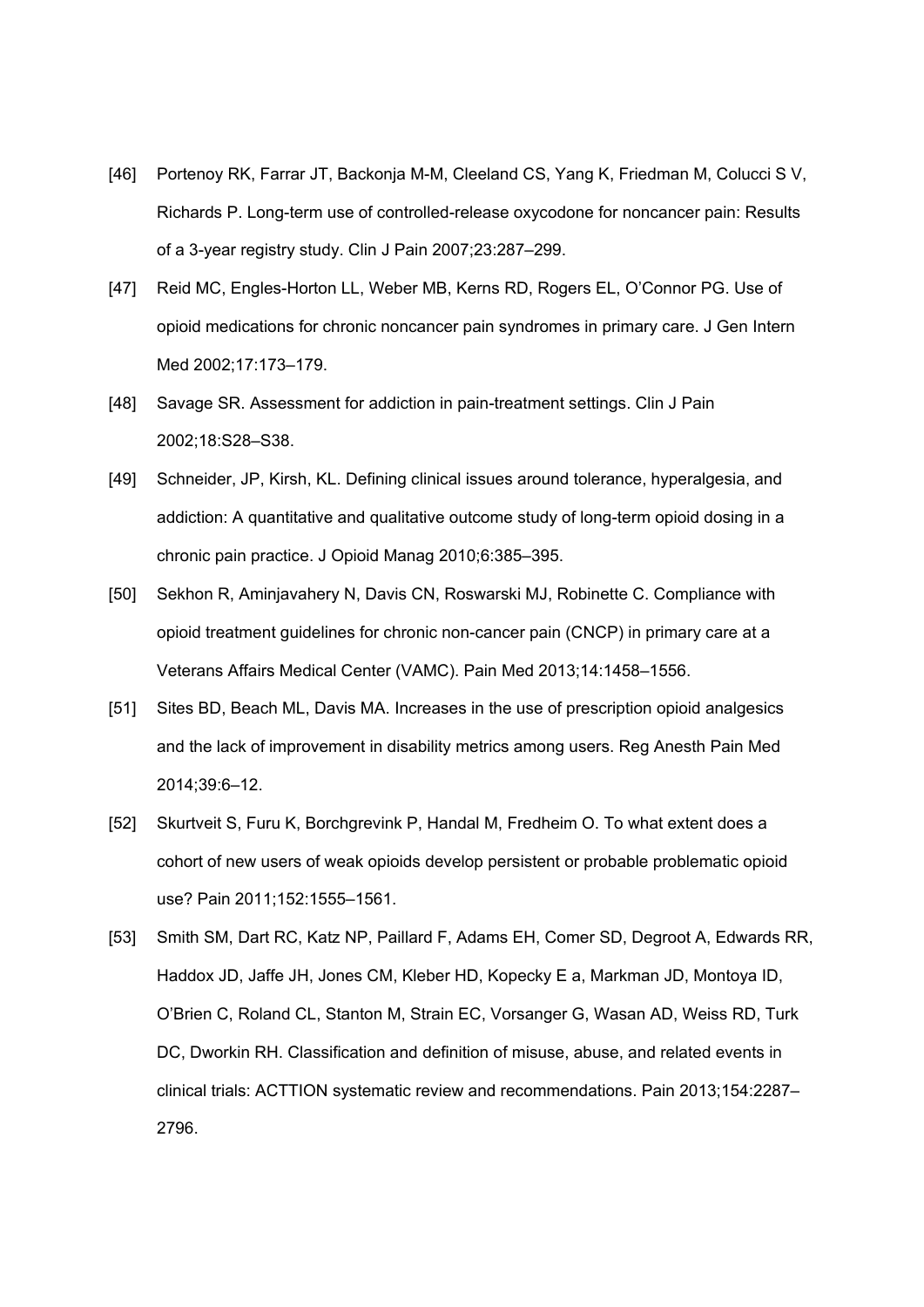- [54] Sullivan M. Clarifying opioid misuse and abuse. Pain 2013;154:2239–2240.
- [55] Trescot AM, Helm S, Hansen H, Benyamin R, Glaser SE, Adlaka R, Patel S, Manchikanti L. Opioids in the management of chronic non-cancer pain: An update of American Society of the Interventional Pain Physicians' (ASIPP) Guidelines. Pain Physician 2008;11:S5–S62.
- [56] United Nations Office on Drugs and Crime. Ensuring availability of controlled medications for the relief of pain and preventing diversion and abuse: Striking the right balance to achieve the optimal health outcome. 2011 Available: www.unodc.org/docs/treatment/Pain/Ensuring\_availability\_of\_controlled\_medications\_FI NAL-15 March CND version.pdf.
- [57] Vaglienti RM, Huber SJ, Noel KR, Johnstone R E. Misuse of prescribed controlled substances defined by urinalysis. WV Med J 2003;99:67–70.
- [58] Volkow ND, McLellan TA, Cotto JH, Marithanom M, Weiss RRB. Characteristics of opioid prescriptions in 2009. J Am Med Assoc. 2011;305:1299–1300.
- [59] Wasan AD, Butler SF, Budman SH, Fernandez K, Weiss RD, Greenfield SF, Jamison RN. Does report of craving opioid medication predict aberrant drug behavior among chronic pain patients ? Clin J Pain 2009;25:193–198.
- [60] Webster LR, Fine PG. Approaches to improve pain relief while minimizing opioid abuse liability. J Pain 2010;11:602–611.
- [61] Webster LR, Webster RM. Predicting aberrant behaviors opioid-treated patients : Preliminary validation of the Opioid Risk Tool. Pain Med 2005;6:432–443.
- [62] Wilsey BL, Fishman SM, Tsodikov A, Ogden C, Symreng I, Ernst A. Psychological comorbidities predicting prescription opioid abuse among patients in chronic pain presenting to the emergency department. Pain Med 2008;9:1107–1117.
- [63] Witkiewitz K, Bowen S. Depression, craving, and substance use following a randomized trial of mindfulness-based relapse prevention. J Consult Clin Psychol. 2010;78:362–374.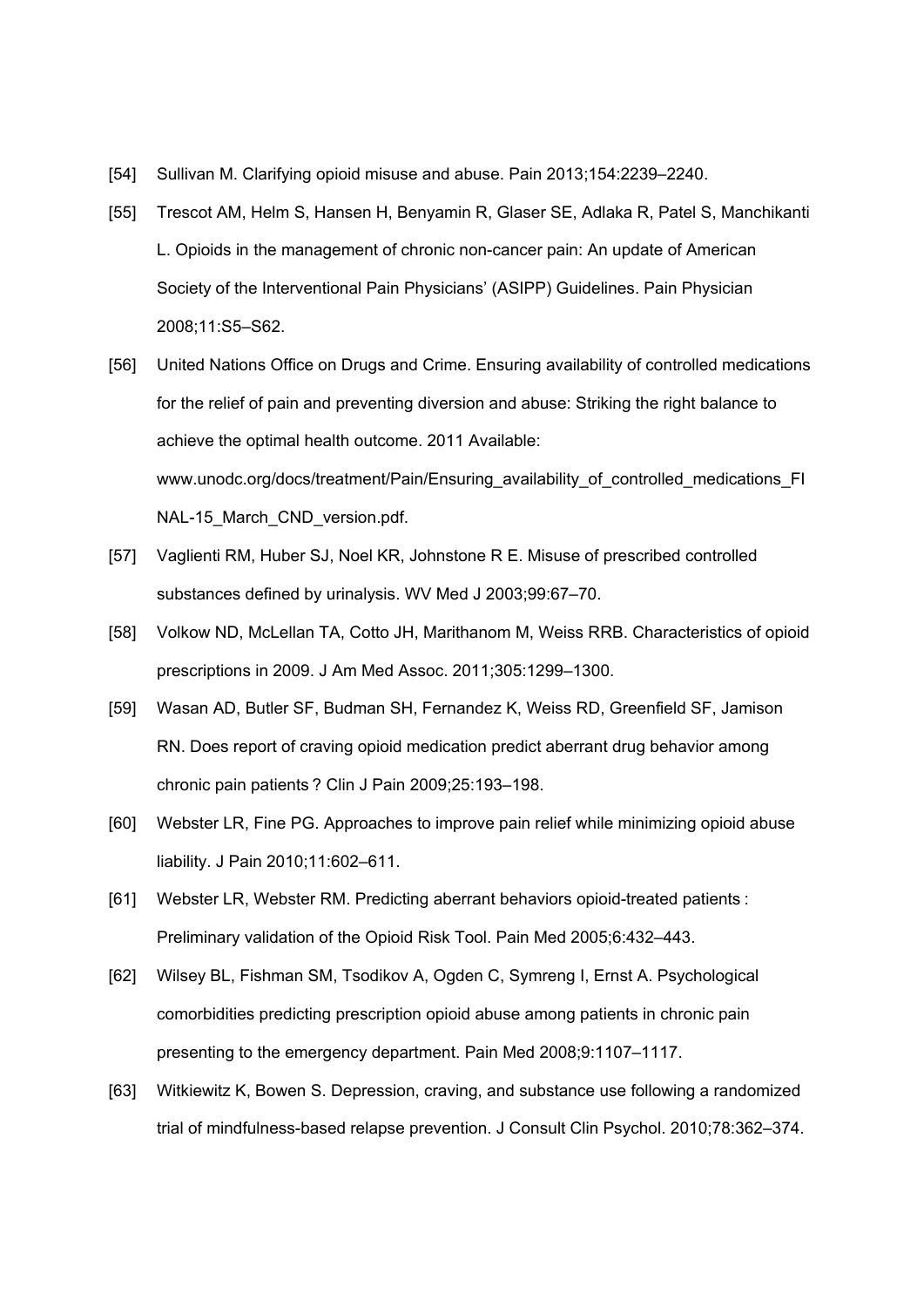- [64] Witkiewitz K, Bowen S, Donovan DM. Moderating effects of a craving intervention on the relation between negative mood and heavy drinking following treatment for alcohol dependence. J Consult Clin Psychol 2011;79:54–63.
- [65] Wu SM, Compton P, Bolus R, Schieffer B, Pham Q, Baria A, Van Vort W, Davis F, Shekelle P, Naliboff BD. The Addiction Behaviors Checklist: Validation of a new clinicianbased measure of inappropriate opioid use in chronic pain. J Pain Symptom Manage 2006;32:342–351.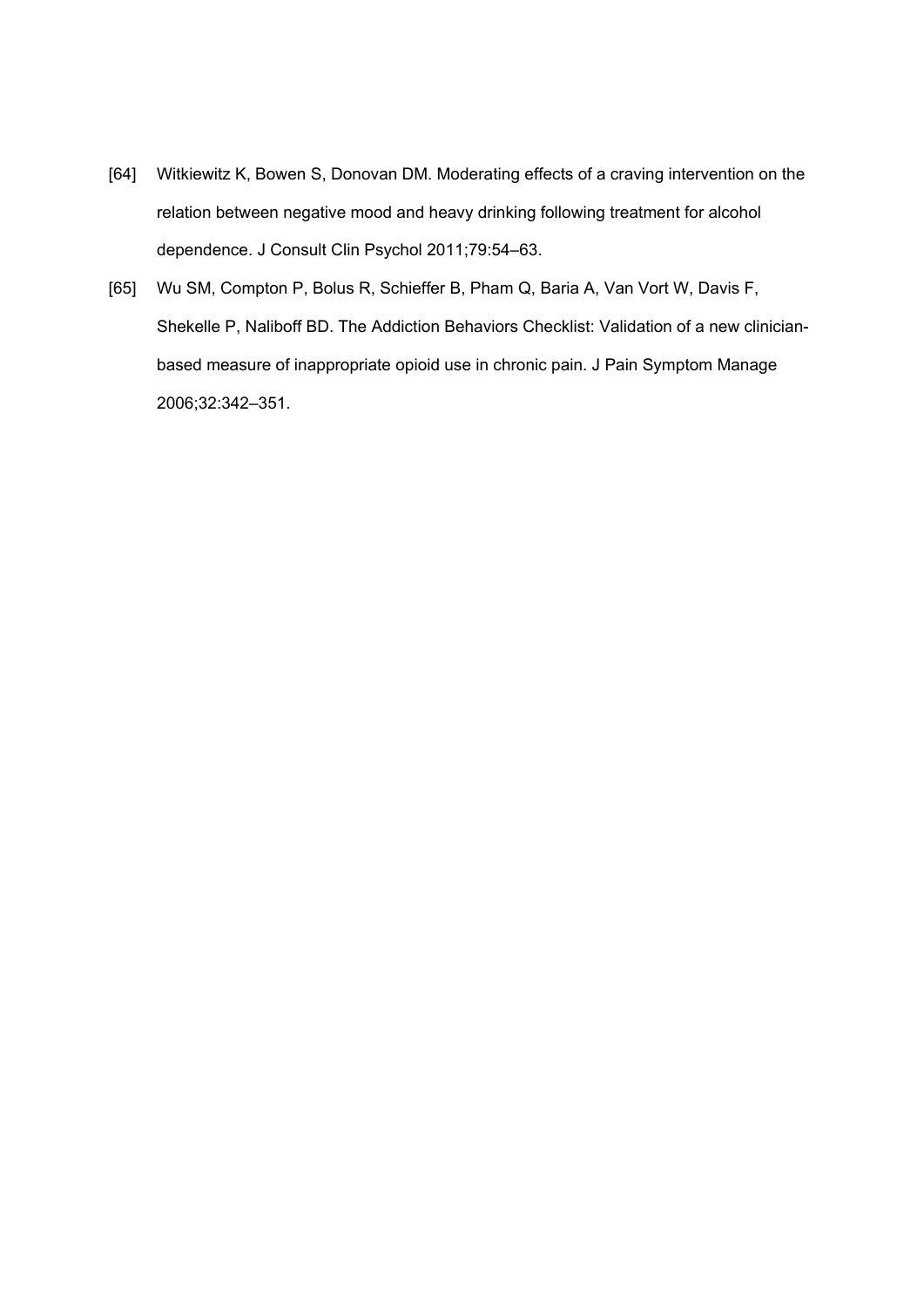# Acknowledgements

This research was supported by a grant from the Center for Health Policy at the Robert Wood Johnson Foundation to the first and last authors.

Thanks to Dr Robert Valdez for his insightful and helpful comments on a previous version of this report.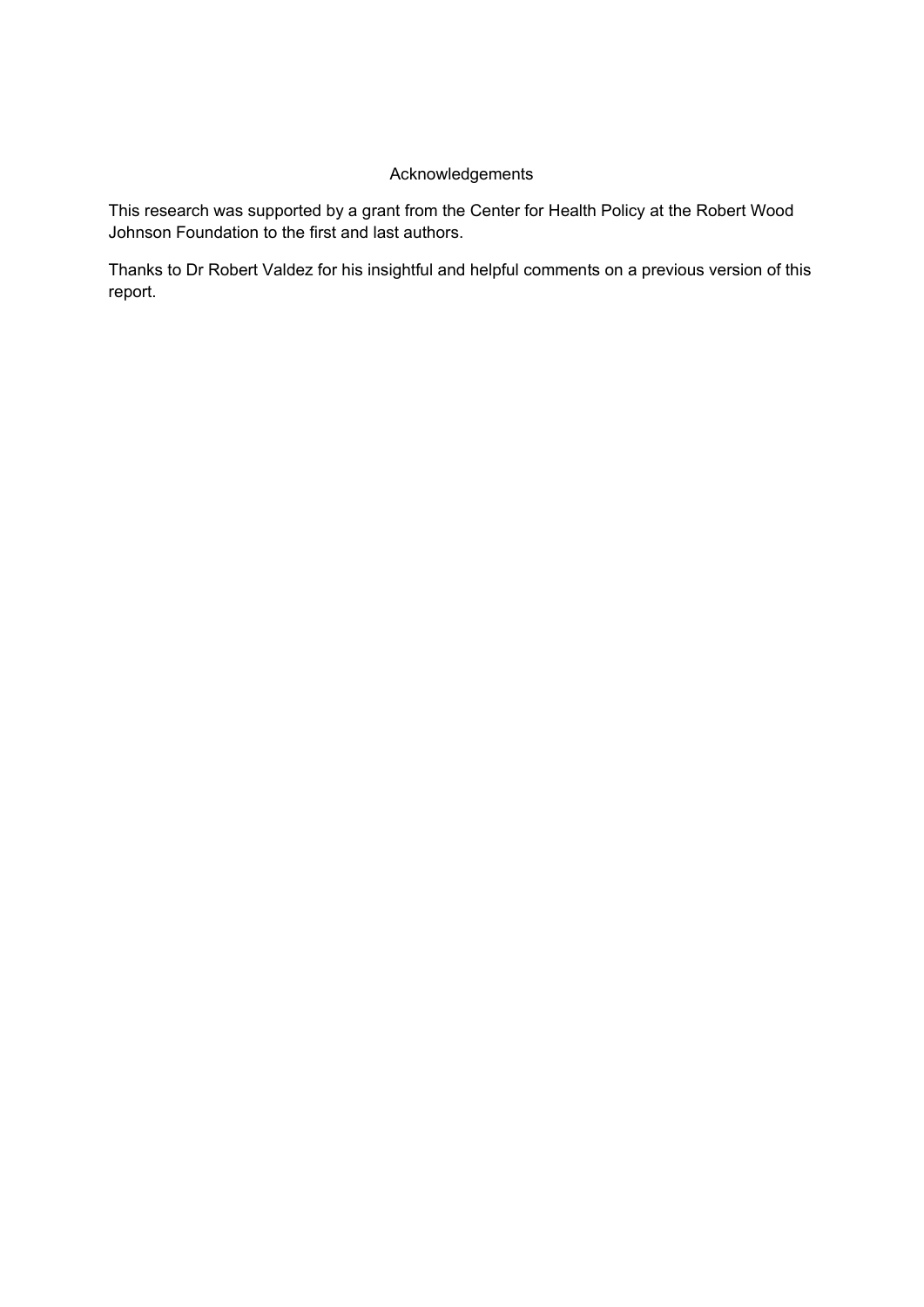# Figure Caption

Figure 1: Flow of information thought the different phases of the review, as specified by the PRISMA statement.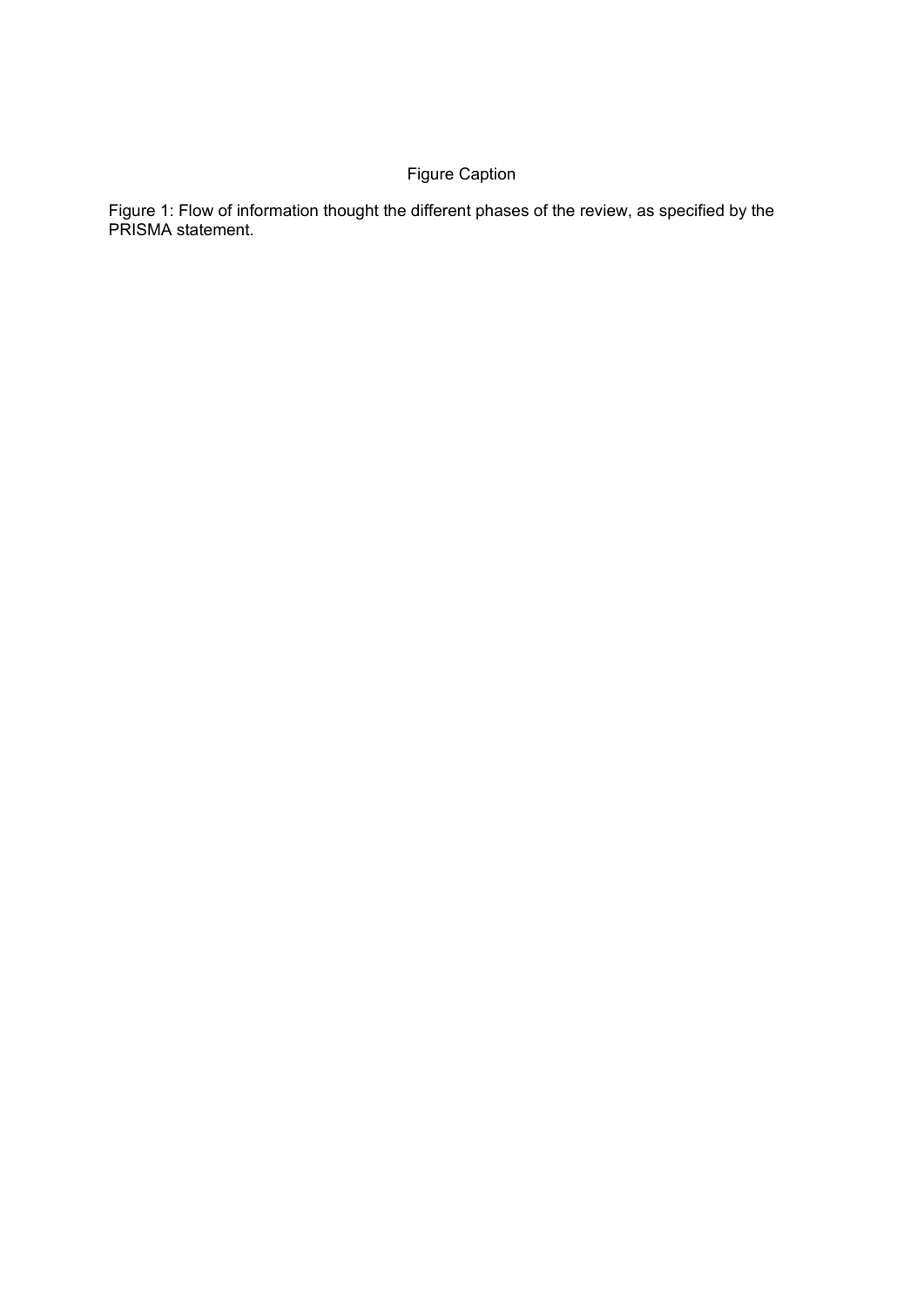# **Identification**

367 records identified through database searching (P*ubmed, Google Scholar, Science Direct*). 12 records identified through other sources.

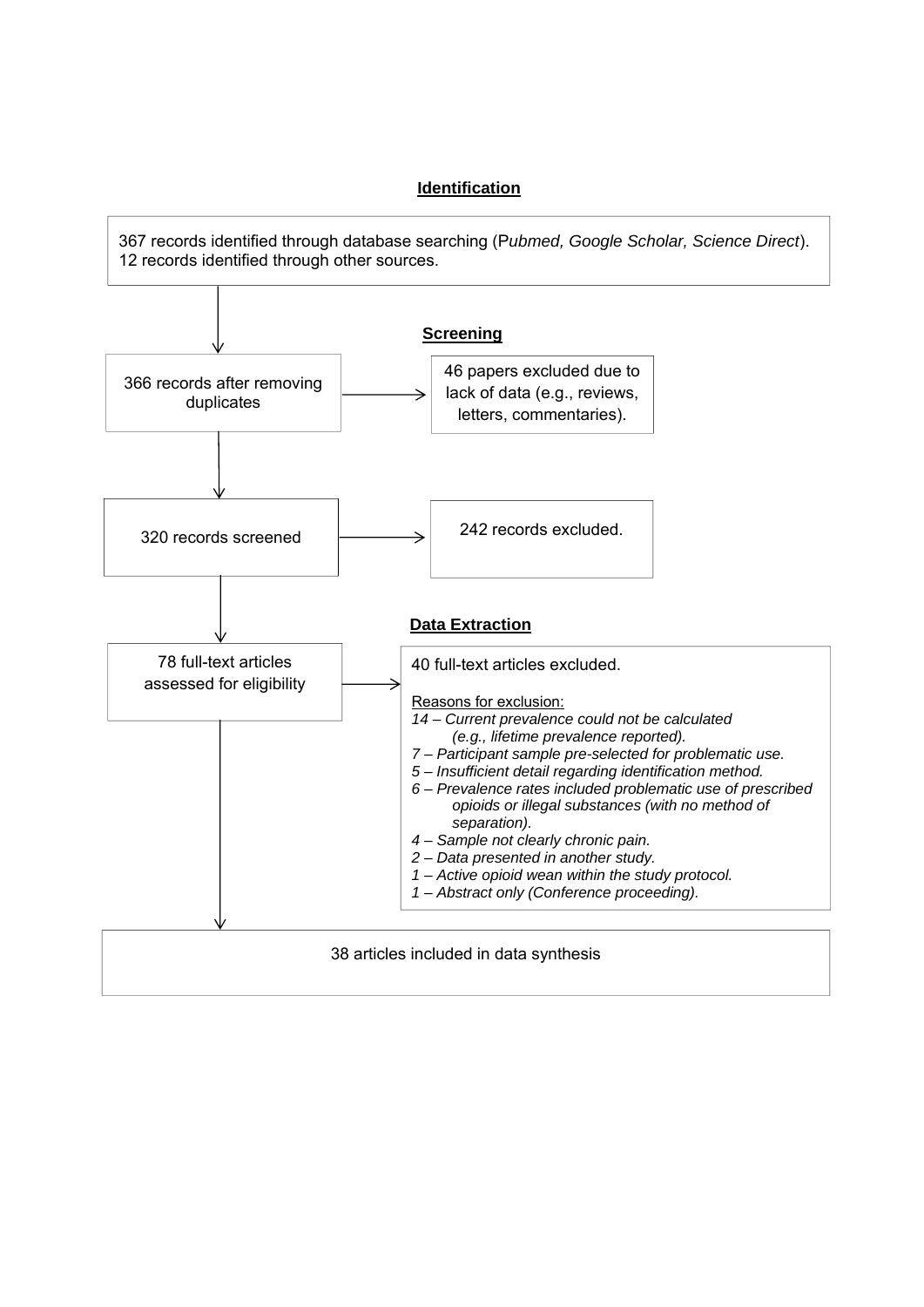Table 1: Search terms

<*chronic pain*> AND

(<*opioid*> OR <*opiate*>) AND

(<*addiction*> OR <*dependence*> OR <*abuse*> OR <*misuse*> or <*aberrant behavior*>)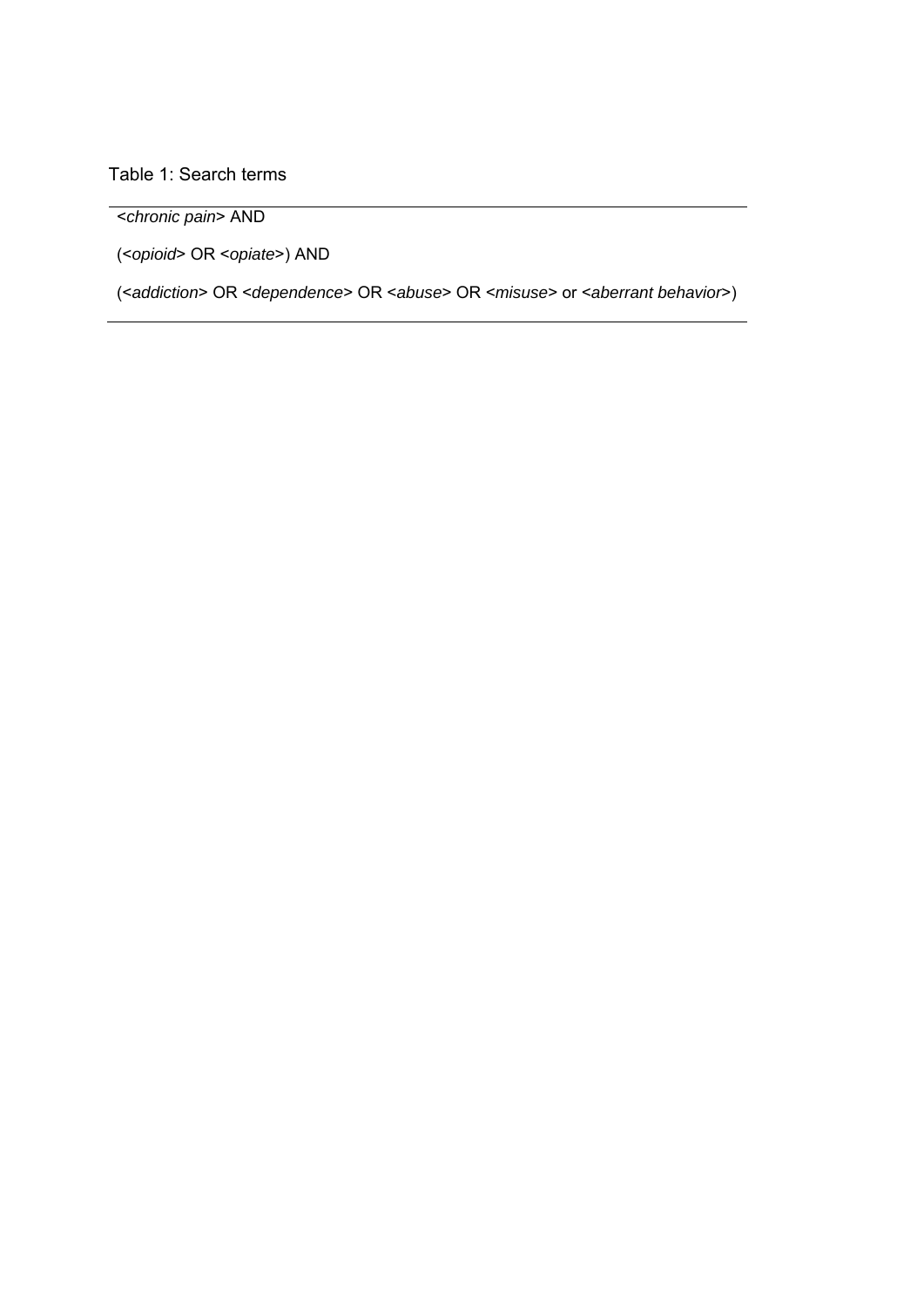#### Table 2: Characteristics of included studies

| First author (year)           | Sample size   |            |                            | Method of       | Rate (%) of Problematic Use |       |           |                |
|-------------------------------|---------------|------------|----------------------------|-----------------|-----------------------------|-------|-----------|----------------|
|                               | (Country)     | Design     | Setting                    | Assessment      | <b>Misuse</b>               | Abuse | Addiction | Quality        |
| Adams (2006) [1] $\bullet$    | 4,278 (USA)*  | Prospect   | Not Specified              | Q               | --                          |       | 4.9%      | $\overline{7}$ |
| Banta-Green (2009) [5]        | 704 (USA)     | Retrospec  | <b>Primary Care</b>        | SI              | --                          | 8%    | 13%       | 8              |
| Brown (2011) [8] $\bullet$    | 561(USA/      | Prospect   | <b>Primary Care</b>        | CJ, Q, UDS      | $2 - 6%$                    |       |           | 6              |
|                               | Puerto Rico)  |            |                            |                 |                             |       |           |                |
| Butler (2004) [11]            | 95 (USA)      | Prospect   | Pain Clinic                | CJ, Q, UDS      | 46.3%                       |       |           | 5              |
| Butler (2010) [10]            | 226 (USA)     | Prospect   | Pain Clinic                | CJ, Q, UDS      | 34.2%                       |       |           | 3              |
| Chelminski (2005) [12]        | 63 (USA)      | Prospect   | <b>Primary Care</b>        | CJ, UDS         | 32%                         |       |           | $\overline{2}$ |
| Compton (2008) [14]           | 135 (USA)     | Prospect   | Pain Clinic                | CJ, UDS         | 28%                         |       |           | 5              |
| Couto (2009) [15].            | 938,586 (USA) | Cross-sect | Toxicology<br>Lab Database | <b>UDS</b>      | 75%                         |       |           | 0              |
| Cowan (2003) [16].            | 104 (UK)      | Retrospec  | Pain Clinic                | SI              |                             |       | 2.8%      | 7              |
| Edlund (2007) [18] $\bullet$  | 9,279 (USA)   | Cross-sect | Community<br>Database      | $\mathsf Q$     | 3.3%                        |       | 0.7%      | 5              |
| Edlund (2010) [17].           | 46,256 (USA)  | Cross-sect | Not Specified              | <b>INSUR CL</b> | 3.2%                        |       |           | 5              |
| Fleming (2007) [20] $\bullet$ | 801 (USA)     | Cross-sect | <b>Primary Care</b>        | SI              |                             |       | 3.8%      | 8              |

*Table continues*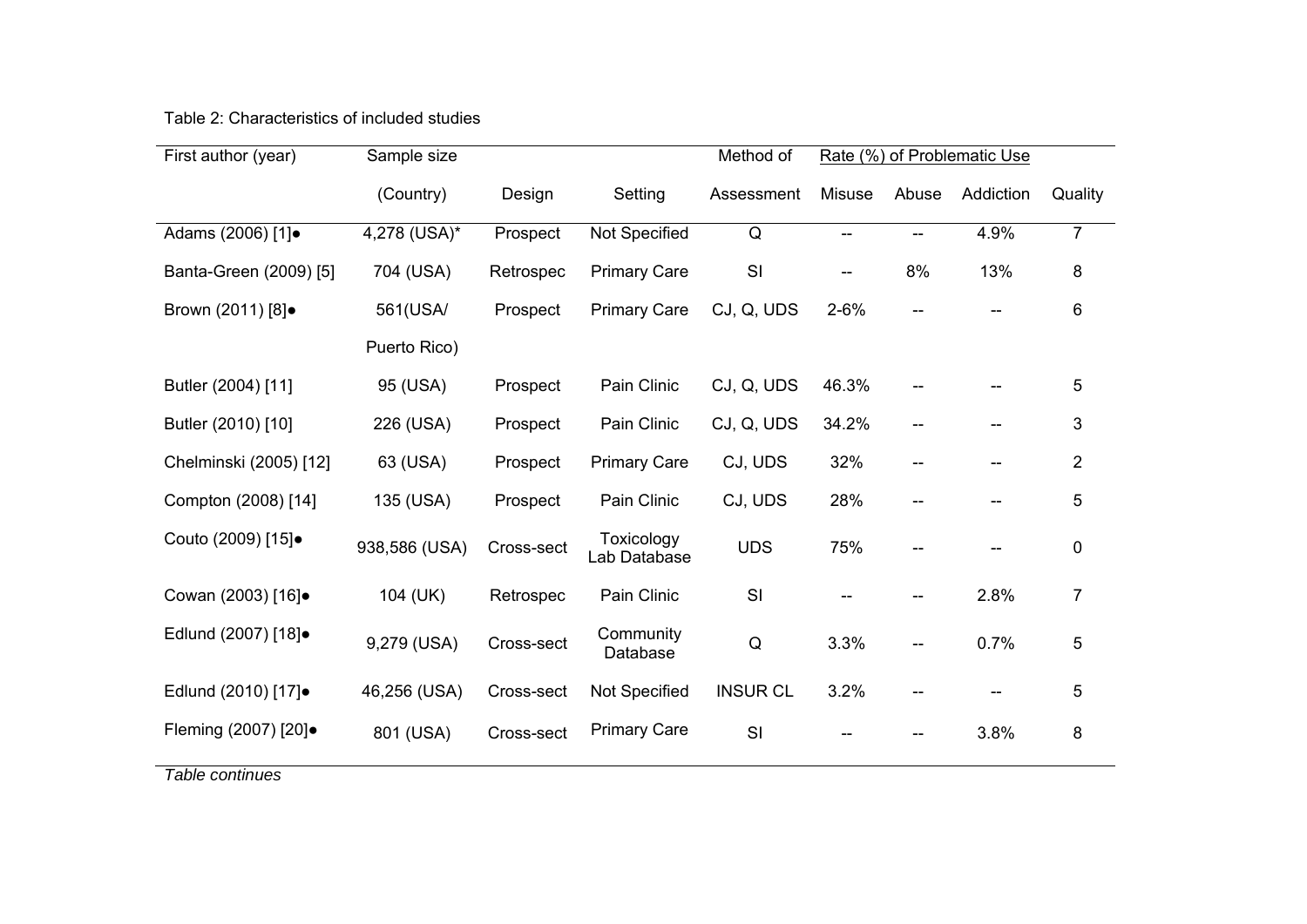| Table 2 (con't) |  |  |
|-----------------|--|--|
|-----------------|--|--|

| First author (year)      | Sample size   |            |                     | Method of   |                 |       | Rate (%) of Problematic Use |         |
|--------------------------|---------------|------------|---------------------|-------------|-----------------|-------|-----------------------------|---------|
|                          | (Country)     | Design     | Setting             | Assessment  | <b>Misuse</b>   | Abuse | Addiction                   | Quality |
| Fleming (2008) [21].     | 904 (USA)     | Cross-sect | <b>Primary Care</b> | SI          |                 |       | 3.4%                        | 6       |
| Højsted (2010) [23]●     | 207 (Denmark) | Cross-sect | Pain Clinic         | CJ          |                 | --    | 14.4%-<br>19.3%             | 7       |
| Ives (2006) [25]●        | 196 (USA)     | Prospect   | Pain Clinic         | CJ, UDS     | 32%             | --    |                             | 4       |
| Jamison (2010) [26]      | 455 (USA)     | Prospect   | Pain Clinic         | CJ, SI, UDS | 24.0%-<br>37.1% | --    | 34.1%                       | 4       |
| Jamison (2009)** [27]    | 110 (USA)     | Cross-sect | Pain Clinic         | Q           | 46.4%           |       |                             | 1       |
| Katz (2003) [29].        | 122 (USA)     | Retrospec  | Pain Clinic         | CJ, UDS     | 43%             |       |                             | 4       |
| Manchikanti (2001) [36]  | 100 (USA)     | Retrospec  | Pain Clinic         | <b>CJ</b>   | 24%             |       |                             | 6       |
| Manchikanti (2003) [35]. | 500 (USA)     | Retrospec  | Pain Clinic         | CJ          | 9.4%            | --    | 8.4%                        | 4       |
| Manchikanti (2005) [34]. | 200 (USA)     | Cross-sect | Pain Clinic         | <b>UDS</b>  | 3%-12%          |       |                             | 1       |
| Manchikanti (2006) [33]• | 500 (USA)     | Prospect   | Pain Clinic         | CJ          | 9%              |       |                             | 5       |

*Table continues*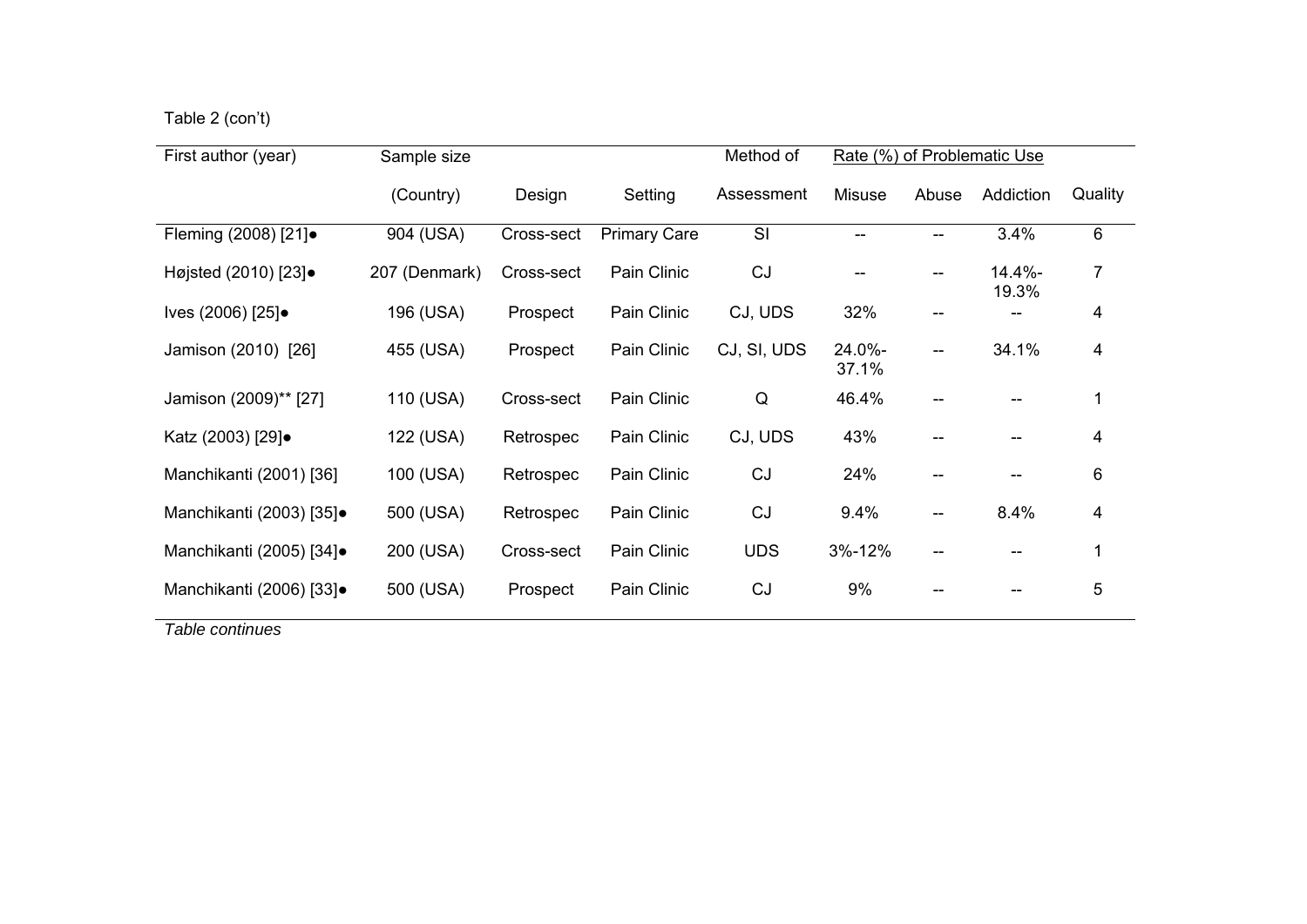| Table 2 (con't) |  |  |
|-----------------|--|--|
|-----------------|--|--|

| First author (year)      | Sample size        |            |                                   | Method of  | Rate (%) of Problematic Use |       |                          |                |
|--------------------------|--------------------|------------|-----------------------------------|------------|-----------------------------|-------|--------------------------|----------------|
|                          | (Country)          | Design     | Setting                           | Assessment | Misuse                      | Abuse | Addiction                | Quality        |
| Manchikanti (2006) [30]. | 500 (USA)          | Prospect   | Pain Clinic                       | <b>UDS</b> | 9%                          | $- -$ | --                       | 3              |
| Meltzer (2011) [40]      | 238 (USA)          | Cross-sect | <b>Primary Care</b>               | SI         | 11%                         | --    |                          | 4              |
| Meltzer (2012) [39]      | 264 (USA)          | Cross-sect | <b>Primary Care</b>               | <b>CR</b>  |                             |       | 23%                      | 8              |
| Morasco (2008) [42]      | 127 (USA)          | Cross-sect | <b>Primary Care</b>               | Q          | 78%                         | --    | $\overline{\phantom{a}}$ | 1              |
| Naliboff (2011) [43]     | 135 (USA)          | Prospect   | Pain Clinic                       | CJ, UDS    | 27%                         | --    |                          | 5              |
| Passik (2011) [45]       | 1,160 (USA)        | Retrospec  | Clinical<br>Database              | CJ         |                             | --    | 6%-11%                   | $\overline{7}$ |
| Portenoy (2007) [46]     | 219 (USA)          | Prospect   | <b>Clinical Trial</b><br>Registry | Q          | 2.6%                        |       |                          | 3              |
| Reid (2002) [47]         | 98 (USA)           | Retrospec  | Primary Care,                     | <b>CJ</b>  | 24%-31%                     | --    |                          | 7              |
| Schneider (2010) [49]    | 184 (USA)          | Retrospec  | Pain Clinic                       | CJ, UDS    |                             | --    | 15.7%                    | 7              |
| Sekhon (2013) [50]       | 797 (USA)          | Retrospec  | Primary Care,                     | CJ         | 22.9%                       |       |                          | 5              |
| Skurtveit (2011) [52]●   | 17,252<br>(Norway) | Prospect   | Prescription<br>Database          | CJ         | $0.08% -$<br>0.3%           |       |                          | 3              |

*Table continues*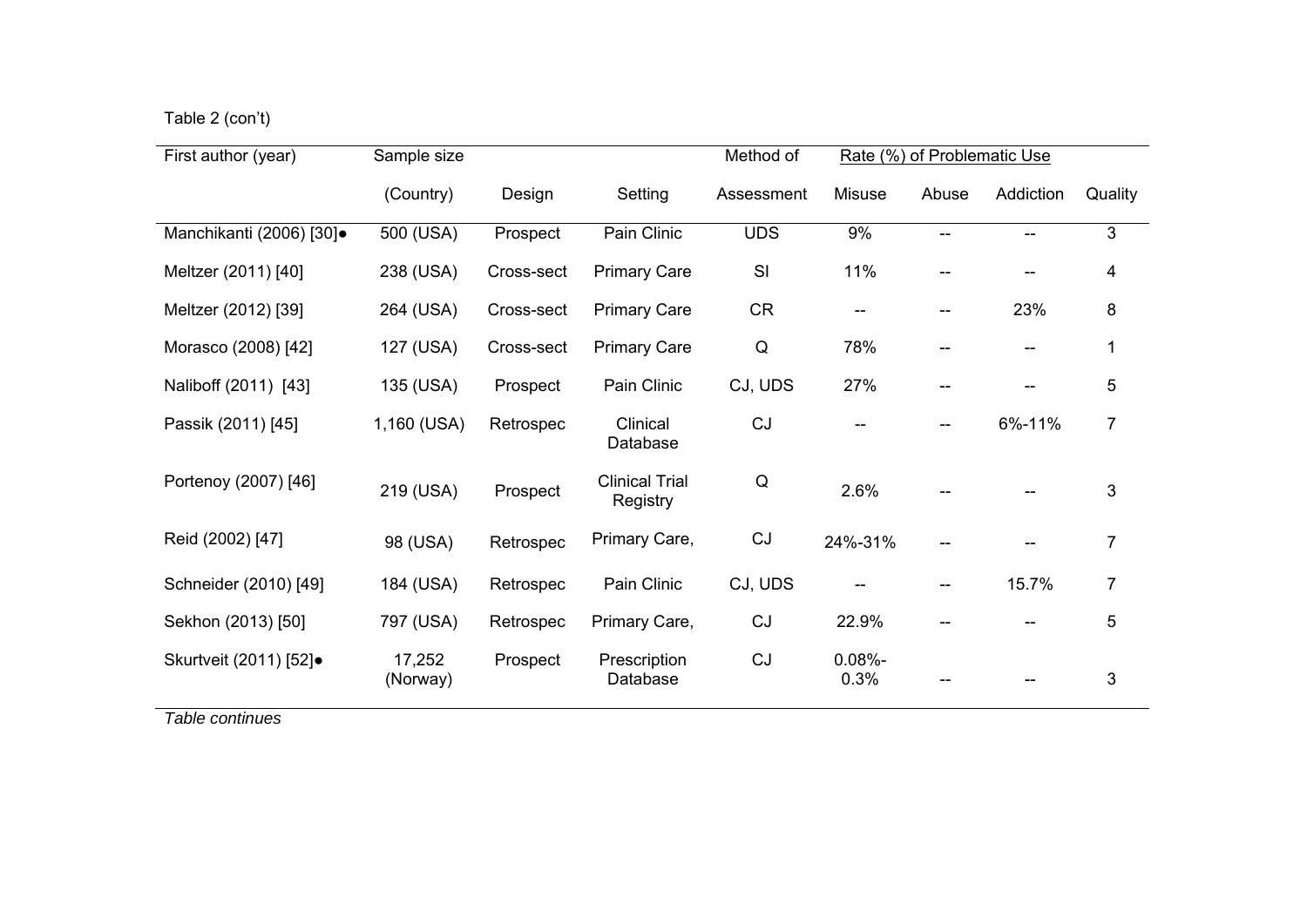# Table 2 (con't)

| First authors (year)   | Sample size |            |                   | Method of  | Rate (%) of Problematic Use |                                       |                          |         |
|------------------------|-------------|------------|-------------------|------------|-----------------------------|---------------------------------------|--------------------------|---------|
|                        | (Country)   | Design     | Setting           | Assessment | <b>Misuse</b>               | Abuse                                 | Addiction                | Quality |
| Vaglienti (2003) [57]● | 184 (USA)   | Retrospec  | Pain Clinic       | CJ, UDS    | 25.5%                       | $\overline{\phantom{m}}$              | --                       | 5       |
| Wasan (2009) [59]      | 455 (USA)   | Cross-sect | Pain Clinic       | CJ, Q, UDS | 34.1%                       | --                                    | $\overline{\phantom{m}}$ | 7       |
| Webster (2005) [61]    | 183 (USA)   | Prospect   | Pain Clinic       | Q          | 56.3%                       | $\hspace{0.05cm}$ – $\hspace{0.05cm}$ | --                       | 6       |
| Wilsey (2008) [62]     | 113 (USA)   | Cross-sect | Emergency<br>Room | Q          | 81%                         | $\hspace{0.05cm}$ – $\hspace{0.05cm}$ | $\overline{\phantom{m}}$ | 2       |
| Wu (2006) [65]         | 136 (USA)   | Prospect   | Pain Clinic       | CJ, UDS    | 27.9%                       | $\overline{\phantom{m}}$              | $\overline{\phantom{m}}$ | 3       |

Notes:

● Primary study aim was assessment of prevalence of opioid misuse, abuse, or addiction.

\* Adams et al. (2006) - only data from the group taking hydrocodone used.

\*\*Jamison et al. (2009) – only baseline data used (i.e., patients who screened as "high risk" on questionnaire).

*Method of Assessment*: CJ: Clinical Judgment (including chart review), INSUR CL: Insurance Claims Database, Q: Questionnaire;

SI: Structured Interview; USI: Unstructured Interview; UDS: Urine Drug Screen.

*Quality:* Possible range 0 to 8; higher scores indicate higher quality (quality Criteria adopted from Chou et al. [13]).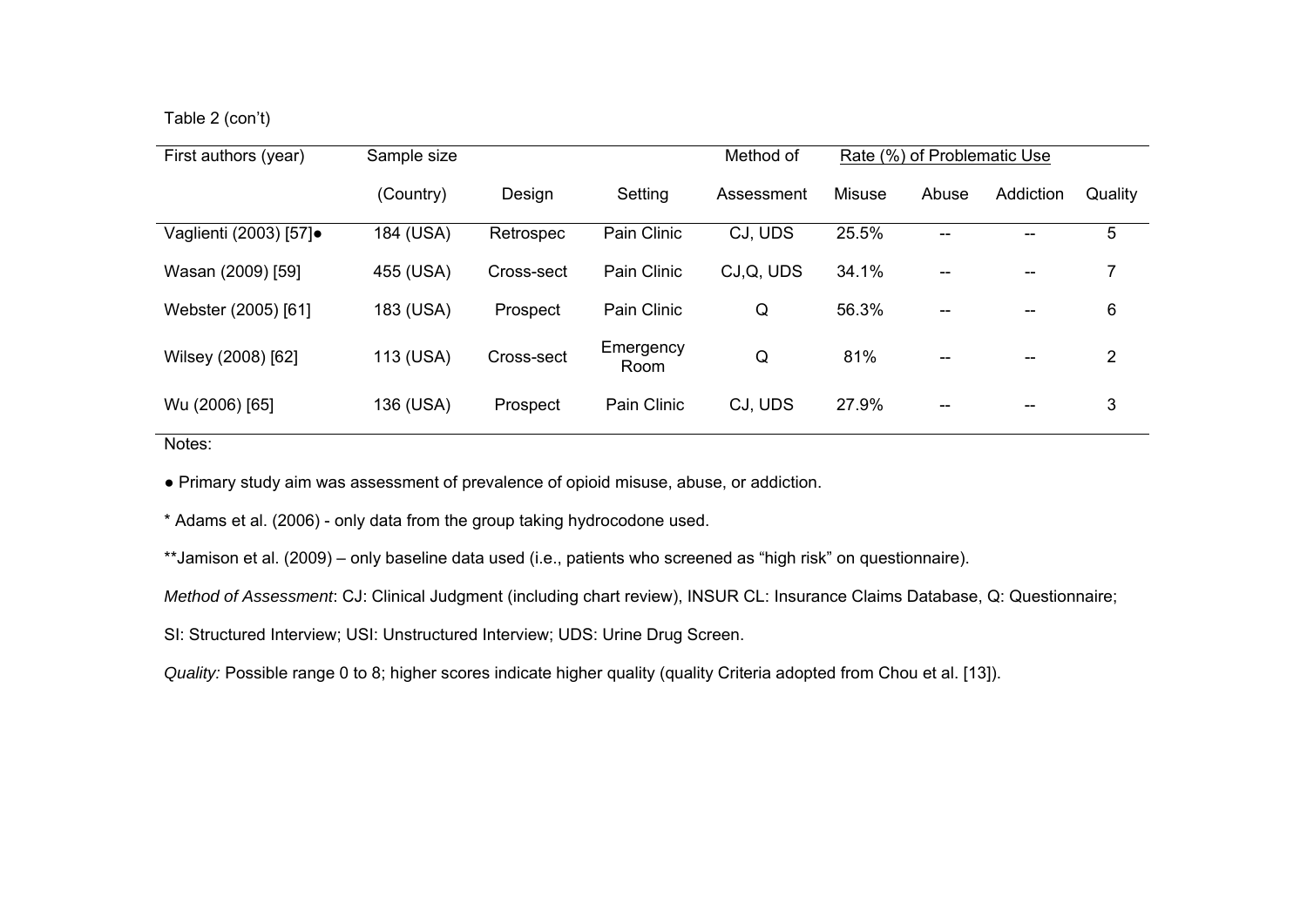# Table 3a

Opioid Misuse - Unweighted and Weighted Means, SD's and 95% CI's

|                             | Minimum       |               | Maximum                            |                   |  |
|-----------------------------|---------------|---------------|------------------------------------|-------------------|--|
|                             | Mean (SD)     | 95% CI        | Mean (SD)                          | 95% CI            |  |
| Unweighted                  | 28.1% (22.9%) | 19.8% - 36.4% | 29.3% (22.5%)                      | $21.1\% - 37.5\%$ |  |
| Weighted means:             |               |               |                                    |                   |  |
| Sample Size                 | 69.4% (19.1%) | 62.4% - 76.4% | 69.5% (19.1%)                      | 62.5% - 76.5%     |  |
| Log Sample Size             | 27.4% (24.5%) | 18.5% - 36.3% | 28.4% (24.1%)                      | 19.6% - 37.2%     |  |
| Winsorized                  | 21.7% (24.2%) | 12.9% - 30.5% | 22.6% (24.1%)                      | 13.8% - 31.4%     |  |
| <b>Quality Rating</b>       | 25.2% (18.9%) | 18.3% - 32.1% | 26.4% (18.7%)                      | 19.6% - 33.2%     |  |
| Sample Size x Quality*      | 23.8% (20.6%) |               | $16.3\% - 31.3\% - 24.9\%$ (20.4%) | 17.5% - 32.3%     |  |
| <u>Quality:</u>             |               |               |                                    |                   |  |
| <b>High Quality Studies</b> | 23.6% (16.4%) | 14.7% - 32.5% | 24.5% (16.2%)                      | 15.7% - 33.3%     |  |
| <b>Low Quality Studies</b>  | 31.8% (31.2%) | 16.5% - 47.1% | $33.2\%$ (30.3%)                   | 18.4% - 48.0%     |  |

\* Interaction term the product of standardized scores for the log transformed sample size and quality rating.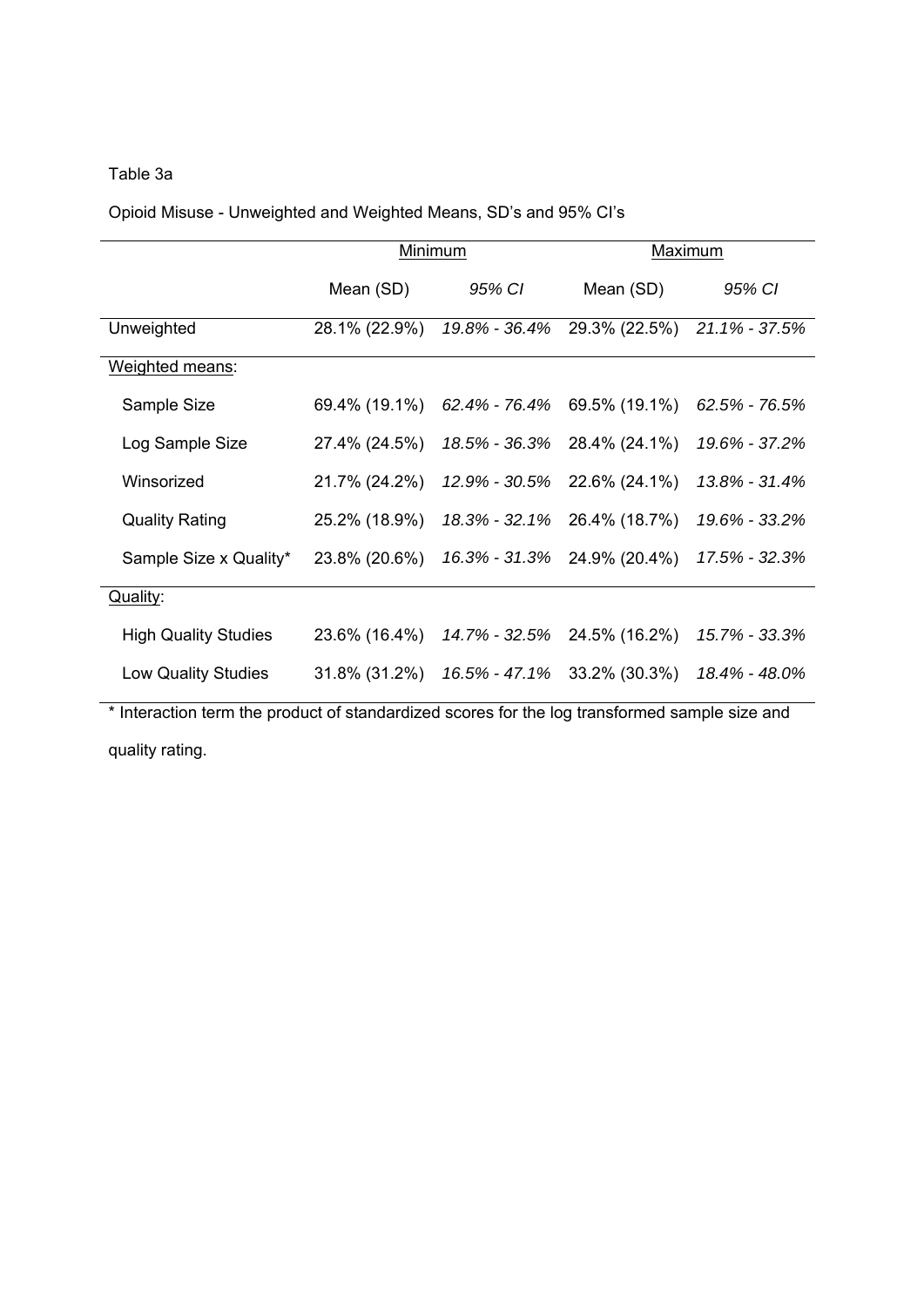# Table 3b

|  | Opioid Addiction - Unweighted and Weighted Means, SD's and 95% CI's |  |  |
|--|---------------------------------------------------------------------|--|--|
|  |                                                                     |  |  |

|                             | Minimum        |                  | Maximum        |                  |  |
|-----------------------------|----------------|------------------|----------------|------------------|--|
|                             | Min (SD)       | 95% CI           | Max (SD)       | 95% CI           |  |
| Unweighted                  | 10.9% (9.8%)   | $5.3\% - 16.5\%$ | 11.7% (9.9%)   | $6.1\% - 17.3\%$ |  |
| Weighted means:             |                |                  |                |                  |  |
| Sample Size                 | 4.3% (6.2%)    | $0.8\%$ - 7.8%   | 4.7% (6.5%)    | 1.0% - 8.4%      |  |
| Log Sample Size             | 10.1% (9.5%)   | $4.7\% - 15.5\%$ | 10.8% (9.6%)   | $5.4\% - 16.2\%$ |  |
| Winsorized                  | 7.8% (8.2%)    | $3.2\% - 12.4\%$ | $8.6\%$ (8.3%) | $3.9\% - 13.3\%$ |  |
| <b>Quality Rating</b>       | 10.5% (8.8%)   | $5.5\% - 15.5\%$ | 10.4% (8.9%)   | $5.4\% - 15.4\%$ |  |
| Sample Size x Quality*      | $9.9\%$ (8.7%) | $5.0\% - 14.8\%$ | 10.7% (8.9%)   | $5.7\% - 15.7\%$ |  |
| Quality:                    |                |                  |                |                  |  |
| <b>High Quality Studies</b> | $8.8\%$ (7.3%) | $4.3\% - 13.3\%$ | $9.8\%$ (7.8%) | $5.0\% - 14.6\%$ |  |
| <b>Low Quality Studies</b>  | 23.1% (12.9%)  | $3.4\% - 39.2\%$ | 23.1% (12.9%)  | $3.4\%$ - 39.2%  |  |

\* Interaction term the product of standardized scores for the log transformed sample size and

quality rating.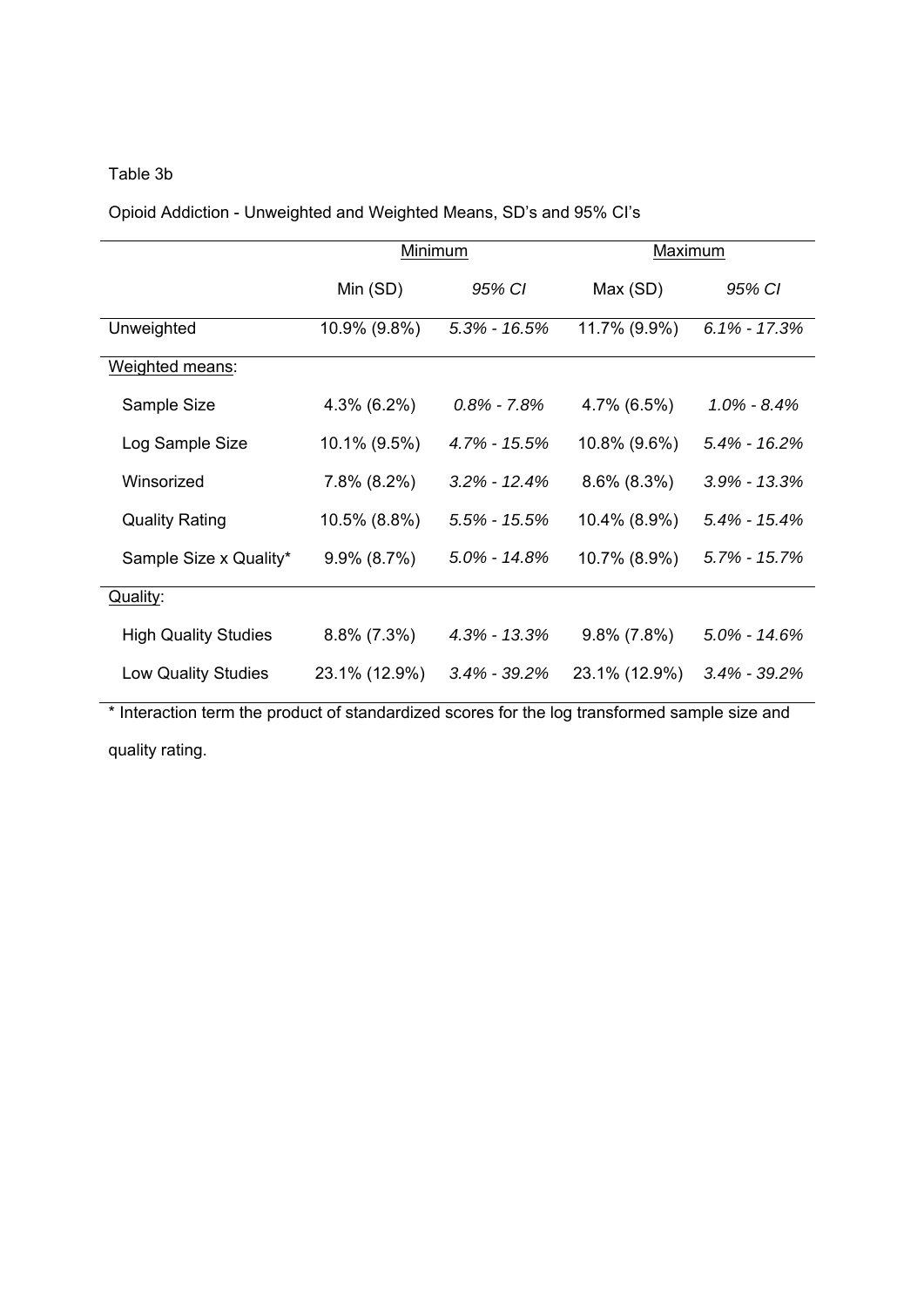### Table 4

Descriptive information regarding Comparisons of Study Design, Diagnostic Method, and Clinical Setting

|                             |               | <b>Misuse</b> | <b>Addiction</b> |                |  |
|-----------------------------|---------------|---------------|------------------|----------------|--|
|                             | Min (SD)      | Max (SD)      | Min (SD)         | Max (SD)       |  |
| <b>Study Design</b>         |               |               |                  |                |  |
| Prospective                 | 23.6% (17.0%) | 24.8% (17.0%) | 19.5% (20.6%)    | 19.5 % (20.6%) |  |
| Cross-Sectional             | 37.2% (34.0%) | 38.2% (33.0%) | $9.1\%$ (9.4%)   | 10.0% (10.3%)  |  |
| Retrospective               | 25.0% (10.7%) | 26.2% (11.0%) | $9.1\%$ (5.2%)   | 10.2% (4.9%)   |  |
| <b>Method of Assessment</b> |               |               |                  |                |  |
| Questionnaire               | 38.2% (35.9%) | 38.3% (35.9%) | $2.8\%$ (3.0%)   | $2.8\%$ (3.0%) |  |
| <b>Clinical Judgment</b>    | 17.9% (7.9%)  | 19.3% (9.7%)  | 13.0% (7.6%)     | 15.4% (6.9%)   |  |
| (Semi) Structured Interview | $11.0\%$ (--) | $11.0\%$ (--) | 5.8% (4.9%)      | 5.8% (4.9%)    |  |
| Urine Drug Screen (UDS)     | 29.0% (39.9%) | 32.0% (37.3%) |                  |                |  |
| Multiple Methods (incl UDS) | 29.0% (22.8%) | 30.2% (22.3%) | 10.9% (9.8%)     | 11.7% (10.0%)  |  |
| Setting                     |               |               |                  |                |  |
| <b>Primary Care</b>         | 28.3% (26.5%) | 30.2% (25.7%) | 10.8% (9.3%)     | 10.8% (9.3%)   |  |
| Pain Clinic                 | 28.3% (14.8%) | 29.6% (14.1%) | 15.1% (11.8%)    | 16.1% (11.9%)  |  |